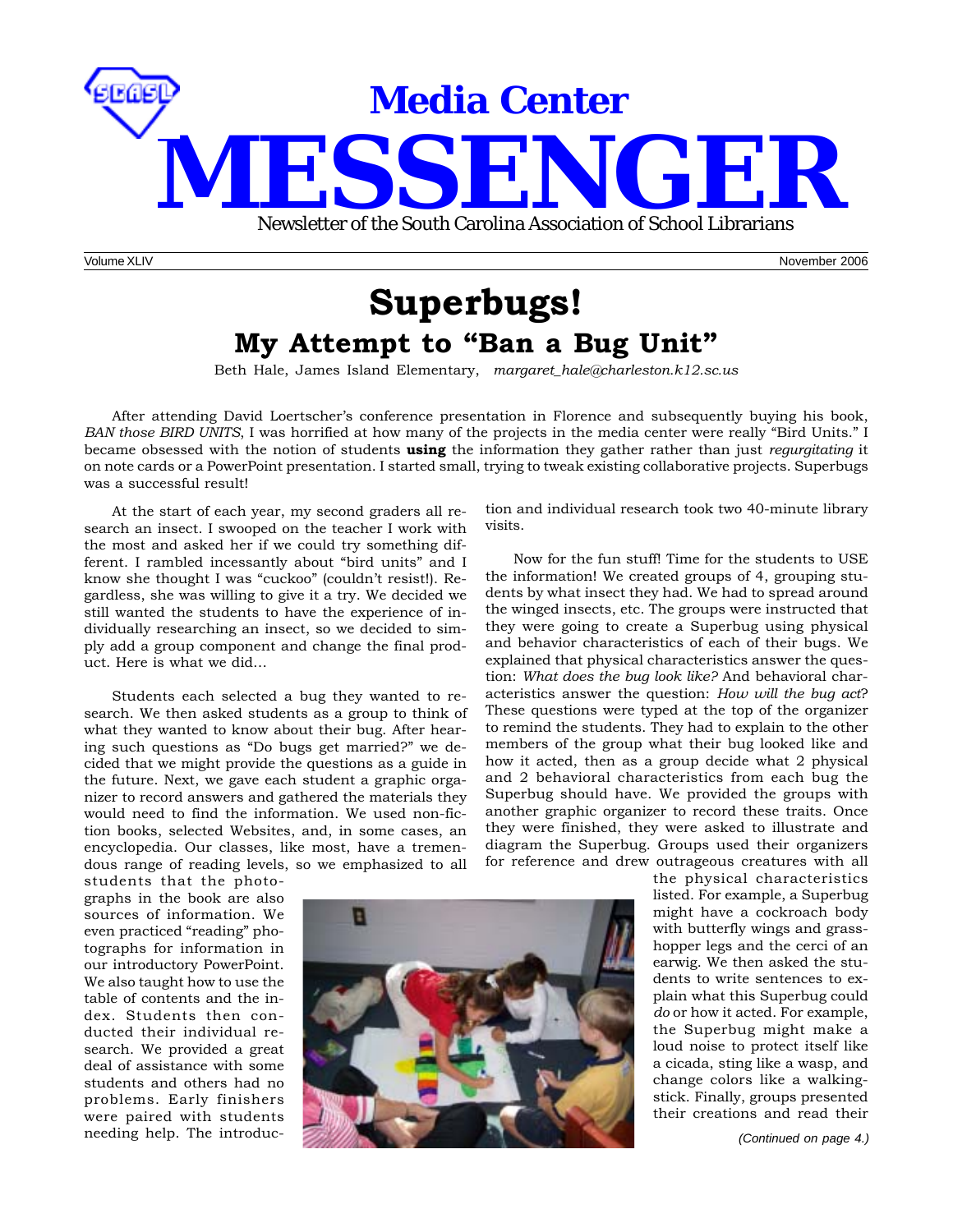## **The President's Letter Ida Thompson, President SCASL**



# **Leadership and Image … Essential Professional Traits**

It has been a very busy three months! School is well underway, football season is in full swing and the holiday decorations are rushing us to prepare for shopping and gift giving. I hope that the 2006-2007 school year has presented new and exciting opportunities for you and your school

community. The SCASL Executive Board has been busy as well. The conference program is progressing very well and the various committees are settling into accomplishing their goals. As you review the Call to Conference, I know you will agree with me that this is going to be an exceptional professional development activity. Submit your registration now and be sure to invite your principal, other district leaders, and legislators.

The of my goals for the association this year is to focus on leadership development. During<br>the October board meeting, I presented a plan for identifying potential leaders for SCASL.<br>Annually, through an application proces the October board meeting, I presented a plan for identifying potential leaders for SCASL. the Leadership Development Academy. Through a series of leadership and training sessions, these persons would be oriented to the general operations of the organization, be mentored by current and former officers, and assigned to specific programs and initiatives that support the work of the organization. These candidates' successful completion of the program would qualify them for selection as constitutional officers. This is an important management initiative for SCASL that will improve and sustain its growth. More details will be posted to the Website and in future editions of the *Messenger*. I urge you to seriously consider responding. If there are persons you would like to recommend, please e-mail their names to me at *ithompson@richlandone.org*. The talent of our members is what makes SCASL a strong organization. We want to tap that strength and further develop it into a cadre of future leaders.

As you move through the remainder of the school year, let me share a few reflections that speak to who we are as professionals. My son and I were driving home one afternoon listening to a local radio talk show. The guest for that day launched into a detailed description of how she became successful as a life coach, financial advisor and consumer advocate. In her advice to the radio audience, she continually urged them to use the library for ready access to books and research (Yeah!) However, each time she said library, she mispronounced it, saying "li-berry." I cringed each time she said it. My son looked over at me and said, "Mom, I'll bet that is the ultimate insult to a librarian to hear the word library mispronounced." I thought about his statement and realized that he was absolutely correct. I was personally offended and upset that someone of this person's stature and obvious intellect was on the airwaves mispronouncing an important word like library. Upon reflection I realized that this was very personal, because she was talking about me and my many colleagues and friends. Libraries are important places, staffed with librarians who help people in many valuable ways every day, both in their physical library buildings and in cyberspace. With such an important role, how could anyone possibly mispronounce our title?

For years the image of librarians and library media specialists has been one that symbolized<br>rigid rules of conduct and behavior, conservative and measured approaches and, of course,<br>a modest response in fashion and hair d rigid rules of conduct and behavior, conservative and measured approaches and, of course, description of "Marian the Librarian." Why is this image and continuing stereotype important? I think it is always important to have an awareness of perceptions and their impact on the opinions people have. As school library media specialists, we function in a dynamic work environment that requires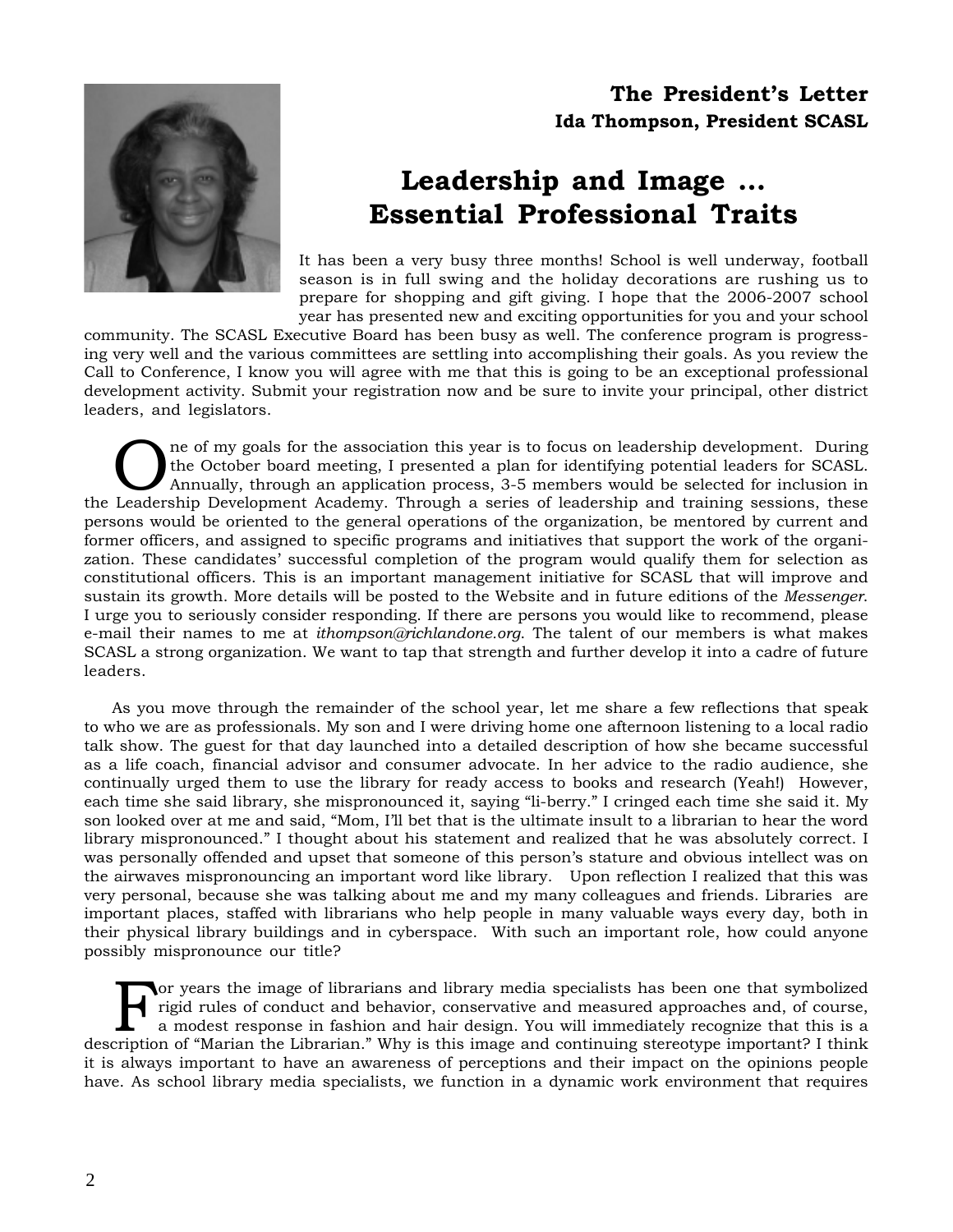interaction with many groups and individuals, all of whom have their unique information and service needs. We must have and exercise the skills to assess the needs of learners and other clients, be creative in our responses and continually exercise professionalism and support. This is the surest way to dispel the dated image of who librarians are and what they do.

I urge each of you to continually assess how you carry yourself, what impressions you leave with others and how you promote your school library media center and its programs. What urge each of you to continually assess how you carry yourself, what impressions you leave with others and how you promote your others think is only important if it is true. Seize each day to do the best you can as an advocate for our profession and all that it means.

I look forward to hearing from you over the course of the next few months and to seeing you in Columbia at the annual conference.

> *Ida W. Thompson, President ithompson@richlandone.org*

# **Keep in Touch**

**SCASL:**

Email: *ksutusky@sc.rr.com* Write: Kathy Sutusky, Executive Secretary, SCASL, P.O. Box 2442, Columbia, SC 29202 Phone: 803-782-3956 Web Page: SCASL.net

### **SCASL listserv:**

To subscribe: Address: *listserv@listserv.sc.edu* Subject: Leave blank Message: Subscribe SCASL-LS yourfirstname yourlastname To send a message: Address: *SCASL-LS@listserv.sc.edu* Type: your subject

Type your message and send.

# **The** *Media Center Messenger***:**

Send all suggestions, corrections, articles, and ideas to *jmoggles@hughes.net*

### *Other important addresses:*

**SC Dept. of Education:** www.state.sc.us/sde/ **SCLA:** www.scla.org **SC State Library:** www.state.sc.us/scsl **ALA:** www.ala.org **AASL:** www.ala.org/aasl

### **Important Dates**

January 19-24, 2007 ALA Mid-Winter, Seattle, Washington

March 7 - 9, 2007 SCASL Annual Conference, Columbia, SC

> April School Library Media Month

April 15 - 21 National Library Week

June 21 - 27, 20007 ALA Annual Conference, Washington, D.C.

## MISSION STATEMENT

The South Carolina Association of School Librarians advocates professional excellence, facilitates collaboration, and develops leadership to ensure that school library media programs are integral to teaching and learning in every South Carolina school.

### Contents

| School Library Media Services  5                 |  |
|--------------------------------------------------|--|
|                                                  |  |
|                                                  |  |
| Greetings from Director Sam Hastings  8          |  |
|                                                  |  |
|                                                  |  |
| Keeping the Main Thing the Main Thing  12        |  |
| SCASL Advocacy Program Begins  13                |  |
| Public Awareness Honor Rolls  14                 |  |
| Social Networking Is for Kids                    |  |
|                                                  |  |
|                                                  |  |
| Roles of the Media Specialist                    |  |
| in the Educational Community  17                 |  |
|                                                  |  |
| Return to the Kneecap Biters  19                 |  |
| Fun Stuff in the Library Media Center:           |  |
| Activities to Keep Them Smiling and Hopping. 20  |  |
|                                                  |  |
|                                                  |  |
| Lexiles, Accessible Text and the Media Center 23 |  |
| Lunchible things I Have Learned                  |  |
|                                                  |  |
|                                                  |  |
| Media Center: It's Not Just for the Children  30 |  |
| DISCUS<br>30                                     |  |
| The Library Media Center Has the Answers  31     |  |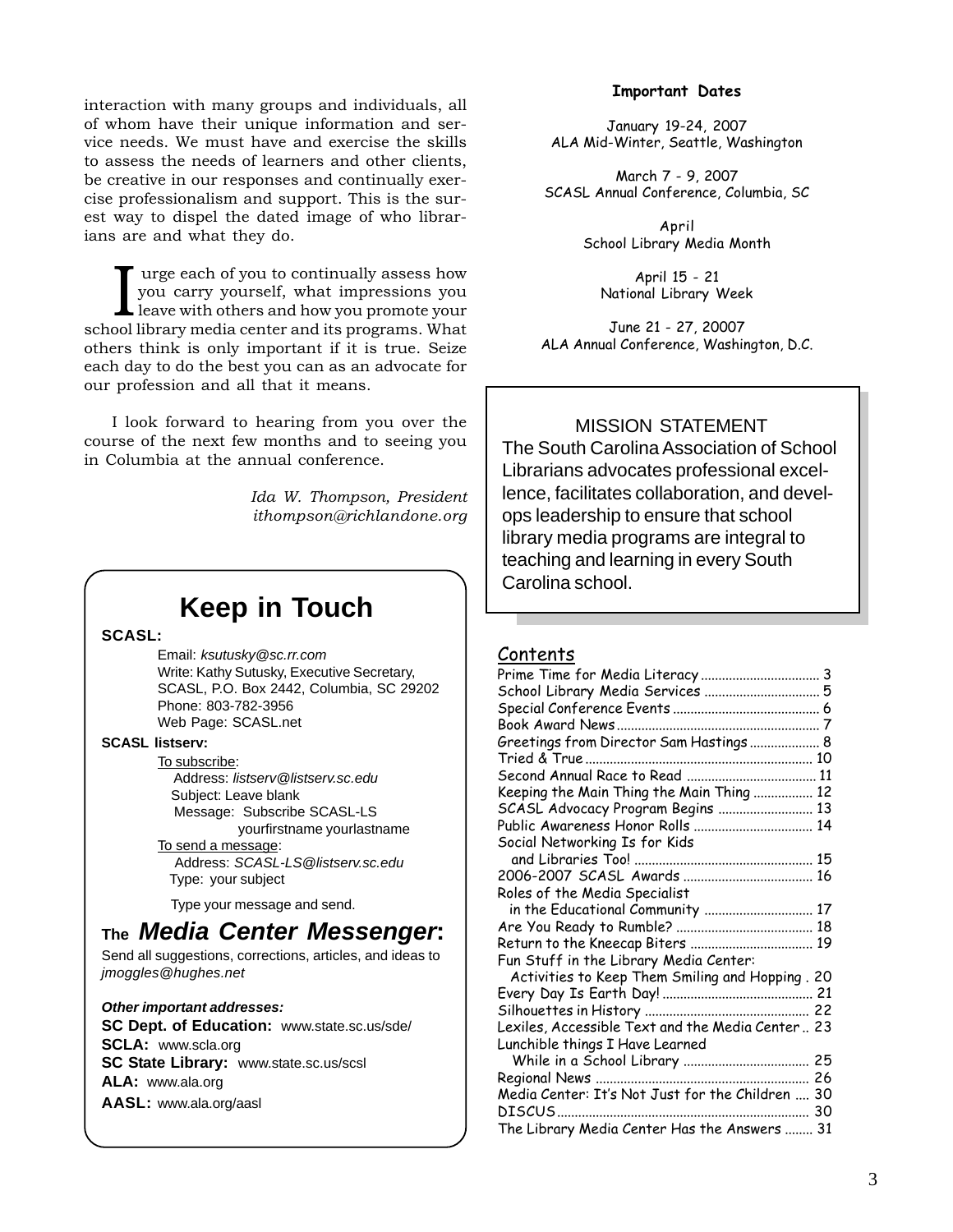

## **Prime Time for Media Literacy**

Frank Baker, Media Education Consultant, *fbaker1346@aol.com*

It is that time of year again: politics is on the airwaves and so are those endless commercials for children's toys. Both of these topics are ripe for the classroom because both are at the heart of "media literacy."

If you have not already done so, please take a look at these categories (Media & Politics; How TV Toy Ads Influence Kids) on my Web site: The Media Literacy Clearinghouse <*www.frankwbaker.com*> Both web pages offer teachers and media specialists lots of ideas and resources for helping students understand the techniques of persuasion and production.

In the December issue of "Cable In The Classroom" <*www.ciconline.org*>, I have authored another column especially for school librarians. This time the topic is toy advertising. Your teachers can legally record these spots from television to use in the classroom. You might also peruse your local bookstore's magazine rack: parent magazines are full of articles and advice on which toys are hot this coming holiday season.

Since many of you devote bulletin board space in your school or library, why not devote some space to media literacy as it relates to toys? In my workshops, I always ask participants: " What do you want your students to know about the media?" The Website for Zillions (Consumer Reports for Kids) has a good section about Toy Ad Tricks: *http://www.zillions.org/Features/Toyadtricks/toyad001.htm*l

In January 2007, Capstone Press is releasing a new 6-book set about media literacy for students in grades 3-5. Topics covered include everything from TV and radio to video games and the Internet. I am pleased to have authored the book about the movies. For information, go to amazon.com or *www.capstonepress.com*

> Media Literacy Clearinghouse *http://www.frankwbaker.com* nationally recognized and recommended Phone (803) 254-8987 Fax (803) 254-0508 *Workshops available for schools and conferences.*

 $\Phi = \Phi = \Phi = \Phi = \Phi = \Phi = \Phi$ 

### *(Continued from page 1.)*

sentences in front of the class. We assessed the groups using 2 simple checklists: one for the research component and one for the group work. The group work and final presentations took three 40-minute library visits.

The class really enjoyed the project. We gave help as needed, but most of the groups worked well together. I was delighted when I overhead one group member say: "Wait a minute, our bug needs a thorax!" We dreamed up a number of extensions that we could do with this project. Here are a few: Create an Insect Zoo in the classroom or library (gulp!). Carolina Biological Supply <*www.carolina.com*> has a number of live insects and habitats for sale. Go for a insect hunt in school yard (our kids are always bringing in ladybugs!). Use Streamline videos as a resource, especially for struggling readers. Extend the final product with a creative writing component – have the students tell the story of how their Superbug came to be – this could even be created in a comic strip format for less proficient writers.

This project can be changed for animal research as well. I imagine wondrous creatures like Bill Peet's Whingdingdilly or the hippopotamus from Bernard Waber's *You Look Ridiculous said the Rhinoceros to the Hippopotamus*. It was really engaging for our students, which we counted as a success. I'd love to hear about projects that you are doing with your students. Please share them. If you have any questions about this one, my email is *margaret\_hale@charleston.k12.sc.us*. The introductory PowerPoint, note-taking graphic organizers, and assessment checklists are all available on my school website at *http://jies.ccsdschools.com*, under Media Center Resources – just click on Media Center Webpage and find the resources!



*A "Superbug."*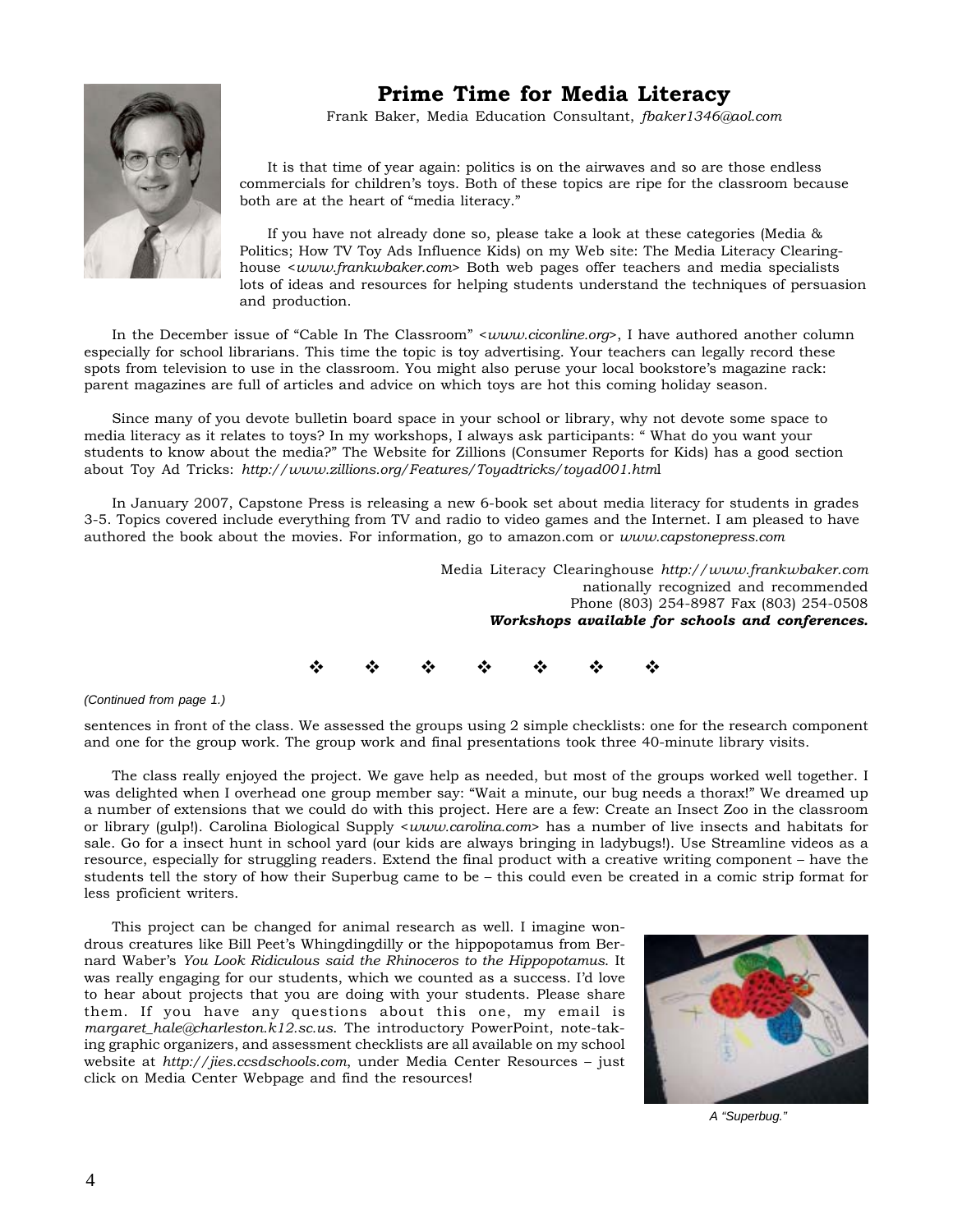

From the State Department of Education **School Library Media Services**

Martha Alewine, Consultant, School Library Media Services E-mail: malewine@ed.sc.rov

At this point in the school year, each of us has probably settled as comfortably as we can into a daily routine and we move through the day with little regard for what is around us. It's the little things that can make the most difference in our interactions with others and, unfortunately, it's often the little things that we just let slip right by us.

I recently had an opportunity to spend a few days with a good friend while I was working in her school district. She graciously offered her hospitality and we had two delightful evenings to renew our friendship, talk shop, and enjoy each other's company. But it was the little things she did that were so noticeable…the lighted scented candle in the bedroom; the spa items in the bathroom; a small welcome basket; hot chai tea when the temperature took a dramatic drop. My two-hour drive home provided ample time for reflection and to wonder what would happen if we took the hospitality from our home to our workplace. Look around you at school. Who—teachers or students—could use a little pick-me-up? It could be something as simple as a card (a real card sent by snail mail!) with a personal hand-written note. We are losing the art of personal, hand-written correspondence in this age of instant messaging and email. But noticing and doing something about the little things goes beyond just offering your hospitality.

My daughter, Emily, was referred by our family physician to a specialist several months ago and I accompanied her to that appointment. While sitting in the waiting room, I had ample time to look around and what I noticed did not give me great confidence in that doctor's ability. Sitting in that waiting room I saw broken blinds, a burned-out bulb in the lamp, very dirty carpet, overflowing trash can, and taped to the glass at the reception desk were hand-written notices for patients with words crossed out and others printed on top. Emily's observations from the examination room were similar. I am sure that doctor is competent and knowledgeable about his medical specialty, but the lack of attention to details around his office gave both of us great pause. If he is that unconcerned with the little details in his office, would he also be that unconcerned with the little details of medical treatment? Needless to say, we did not return and asked our family physician for a referral to another doctor.

Now let's relate our experience to your library. What does your library media center say to visitors when they walk through the door? Do they feel welcome? Is the atmosphere inviting? Do they get the feeling that you and others who work there are interested in them and their information needs? Is the space neat and orderly? What about your office and/or workroom? I know you are in a working library but the space should not look like a tornado just went through! Attention to the little things says a lot about the big things that can and should happen in and through your library media center.

So this afternoon before you turn off the lights and lock the door, stop. Take a look around. Notice the little things. They are a reflection of you. These little things also reflect on you, on your professional expertise, and on your library program. Visitors will also notice these little things and might just be as turned off by what they see. Will visitors to your library media center value your professional knowledge less because of these little things just as Emily and I valued that doctor's knowledge less because of the little things we noticed in his office? If we take care of the little things, very often the big things take care of themselves.

## **Design by the Book, Chapter 2**



The *Design by the Book, Chapter 2* library makeover was presented to Lake View Elementary/Middle School in Dillon 1. The school was selected in April following the competition among the three semi-finalists, Rollings Middle School for the Arts (Dorchester 2), Whittaker Elementary School (Orangeburg 5), and Lake View Elementary/Middle School (Dillon 1). The *Design by the Book* documentary showing the school selection and the actual work in the library was broadcast via ITV in October. Check out the pictures on the SLMS web site in the Professional Development section. Special thanks to all the sponsors for this project and especially to SCASL.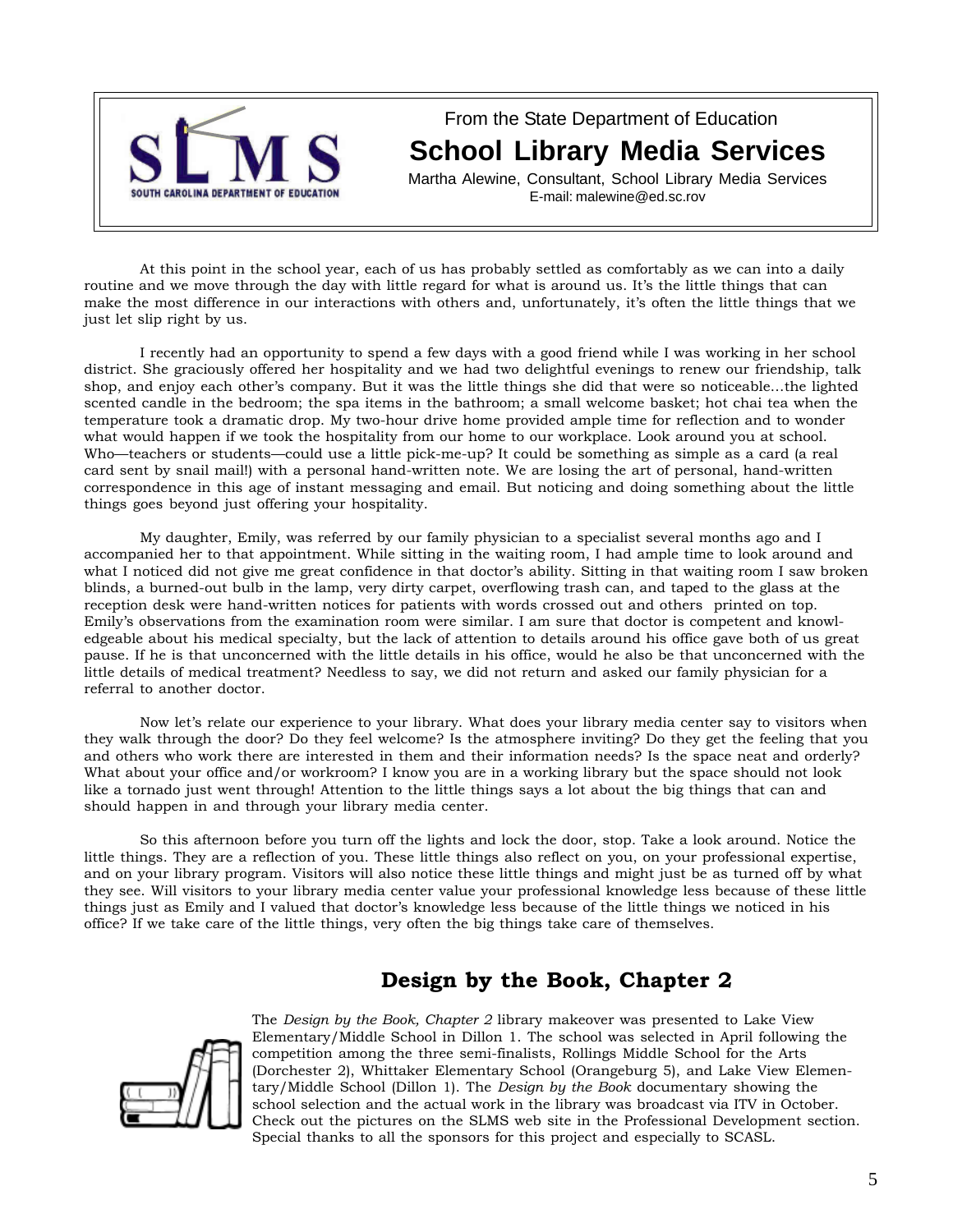











Sharon Draper





Dr. Kwame Dawes Coleen Salley Terry Young



**Special** 

**Conference Events**



Harry Bliss



## **Conference & Exhibits Hall Grand Opening**

Wednesday, March  $7 \quad 5:30 - 7:30$  P.M.

You've never seen a grand opening like this – food, fun, and fellowship! We're cutting the ribbon to the Exhibits Hall and beginning this conference with a bang! Special performances by the Logan Steel Drum Band, Cocky, USC's mascot, civic and government leaders, and many more honored guests will be on hand to officially open the 2007 conference. Join us in the Exhibit Hall for our Conference Reception and Exploratorium. This is one event you can't miss!

## *All SCASL members are urged to invite their legislators for this grand opening.*

## **Dialogue with the Experts / Lunch with the Vendors**

Thursday, March  $8$  12:00 – 1:15 P.M.

Here's your opportunity to participate in a panel discussion on the future of libraries and technology while you eat lunch. This will be an interactive session with panelists receiving and responding to audience questions. Distinguished panel members include Alan November, Dr. Samantha Hastings, Charles Bierbauer, and others. You can also spend some time in the Exhibits Hall during this casual lunch with the vendors.



# **A 21st Century Soiree: Authors, Arts & Entertainment**

Thursday, March  $8 \quad 4:30 - 6:30 \text{ P.M.}$ 

Spend some extra time with some of the most loved and respected authors and illustrators around, and enjoy performances from Columbia's best! Here's your chance to hear Coleen Salley tell of her adventures with Epossamondas, to listen as Dr. Kwame Dawes shares his poetry, to discover how Harry Bliss came to illustrate Diary of a Worm, and to experience the excitement of Sharon Draper. Meet the SCASL Administrator, Paraprofessional, and Media Specialist of the Year. Plus, there will be visual and performing arts events and demonstrations by the Keenan RoboRaiders and much, much more! You will need to purchase a ticket for Hors D'oeuvres at the bargain price of \$5.00. You will not need a ticket to visit with the authors or experience the arts entertainment. This event is a **must** for every conference attendee!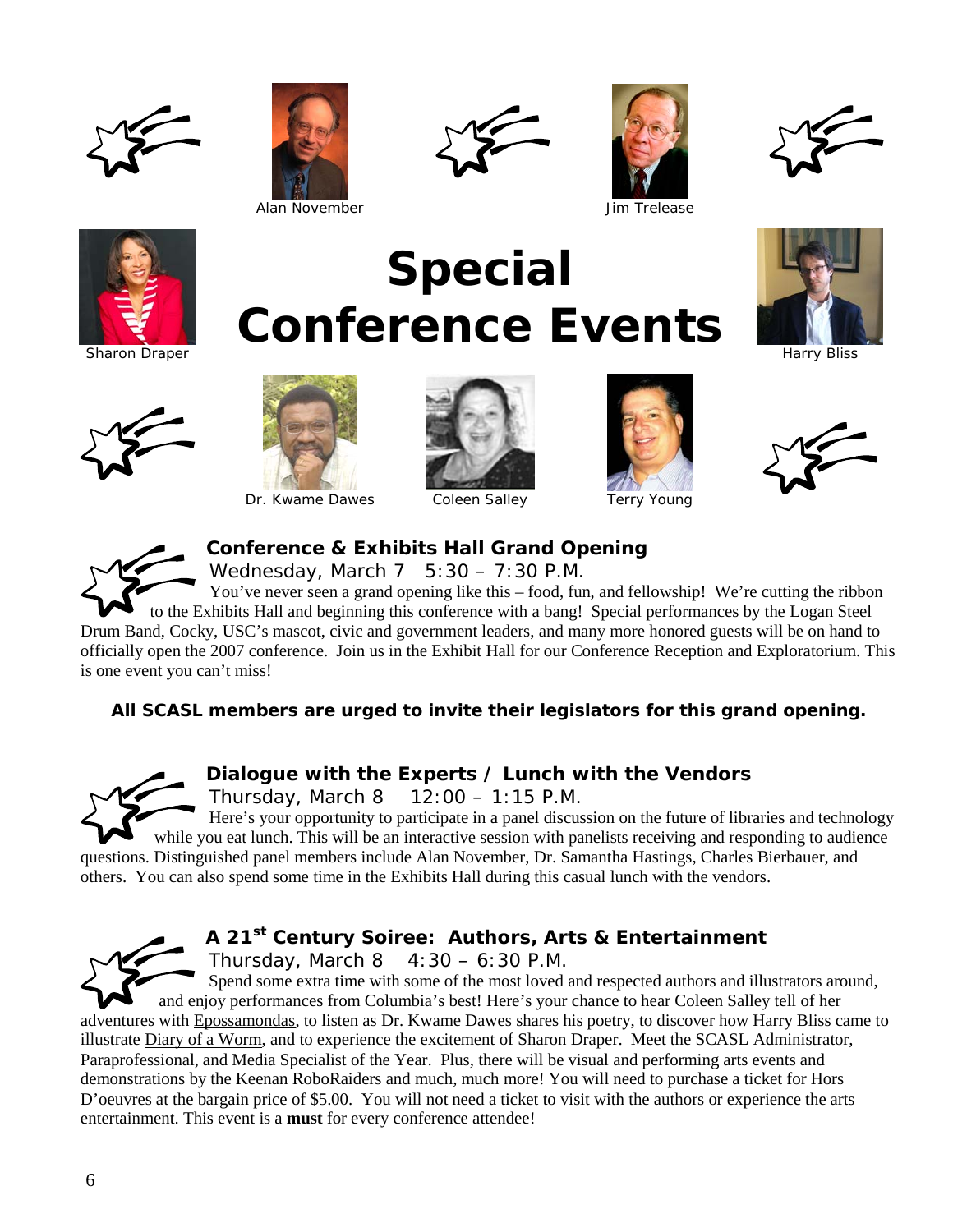

# **Book Award News**

Samantha McManus, Book Awards Chair, *smcmanus215@yahoo.com*



# **Cast Your Vote for the South Carolina Book Award Program!**

Hopefully your school is in full swing with this year's wonderful South Carolina Book Award Nominees. By now, your nominees should either be long absent and in the hands of eager readers or perhaps looking a little loved to death as they slump on the shelves waiting for the next set of enthusiastic hands to scoop them up.

 We, the South Carolina Book Award Committee, thought this would be an excellent time to provide you with a few reminders about voting in the South Carolina Book Award Program. Read on…

- 1. Any student in grade PreK4-12 may participate in the book award program.
- 2. Participating schools MUST own at least TEN (10) titles from any recommended list (13 for Picture Book) to participate in that voting category. Schools **are not** required to pre-register to participate.
- 3. Students MUST read THREE (3) titles from any one list (we recommend eight (8) from Picture Book) to vote in that category, but students MAY vote in more than one category with approval of their media specialist/ sponsor as long as they read the minimal number of books required per category.
- 4. Voting categories are as follows:

Picture Book—PreK4 – grade 3 Children's Book – grade 3 – 6 Junior Book – grade 6 – 9 Young Adult – grade  $9 - 12$ .

These levels may be found at *http://www.scasl.net/bkawards/criteria.htm*

- **5. ALL votes are due via e-mail or must be postmarked by Friday, February 9, 2007.**
- 6. Students should list all book award nominees read AND THEN vote for their favorite nominee on their voting ballot. We recommend using the student ballot located at *http://www.scasl.net/bkawards/ criteria.htm* under the appropriate book award level.
- 7. Students should vote prior to the deadline so the sponsor has time to tally votes and fill out the Voting Report Form located at *http://www.scasl.net/bkawards/criteria.htm* under the appropriate book award level.
- 8. The sponsor submitting the Voting Report Form MUST count **EACH INDIVIDUAL** student VOTE (not books read) and report the total of these votes on the form. Do not simply send in a statement such as "Book X is the favorite at \_\_\_\_ Middle School." All votes from the state are pooled to determine a winner so each individual vote is important.
- 9. The sponsor should fill out the Voting Report Form COMPLETELY and include contact information in case there are questions. The sponsor should also keep all student ballots until after the SCASL Conference for this same reason.
- 10. After completing the Voting Report From, submit it to the appropriate address below by **Friday, February 9, 2007**. DO NOT send it to the SCASL post office box.

 **Picture Book**— Daniel Beach, Concord Elementary School, 2701 Calrossie Road, Anderson, SC 29621 OR *danielbeach@anderson5.net*

 **Children's**— Greta Flinn, Media Specialist, Hodges Elementary, 953 Sunset Drive, Greenwood, SC 29646 OR *mrgh\_98@yahoo.com*

**Junior**— Tambra Pingle, 6340 Cloverdale Drive Columbia, SC 20209 OR *tpingle@richlandone.org*

 **Young Adult**— Mary Lou Elliott, Lancaster High School, 617 Normandy Rd, Lancaster, SC 29720 OR *biblio77@comporium.net*

 **Emergency Contact**—Samantha McManus, Book Award Chair, *smcmanus215@yahoo.com* OR (803)263-4441 ext. 210.

# *HAPPY READING!*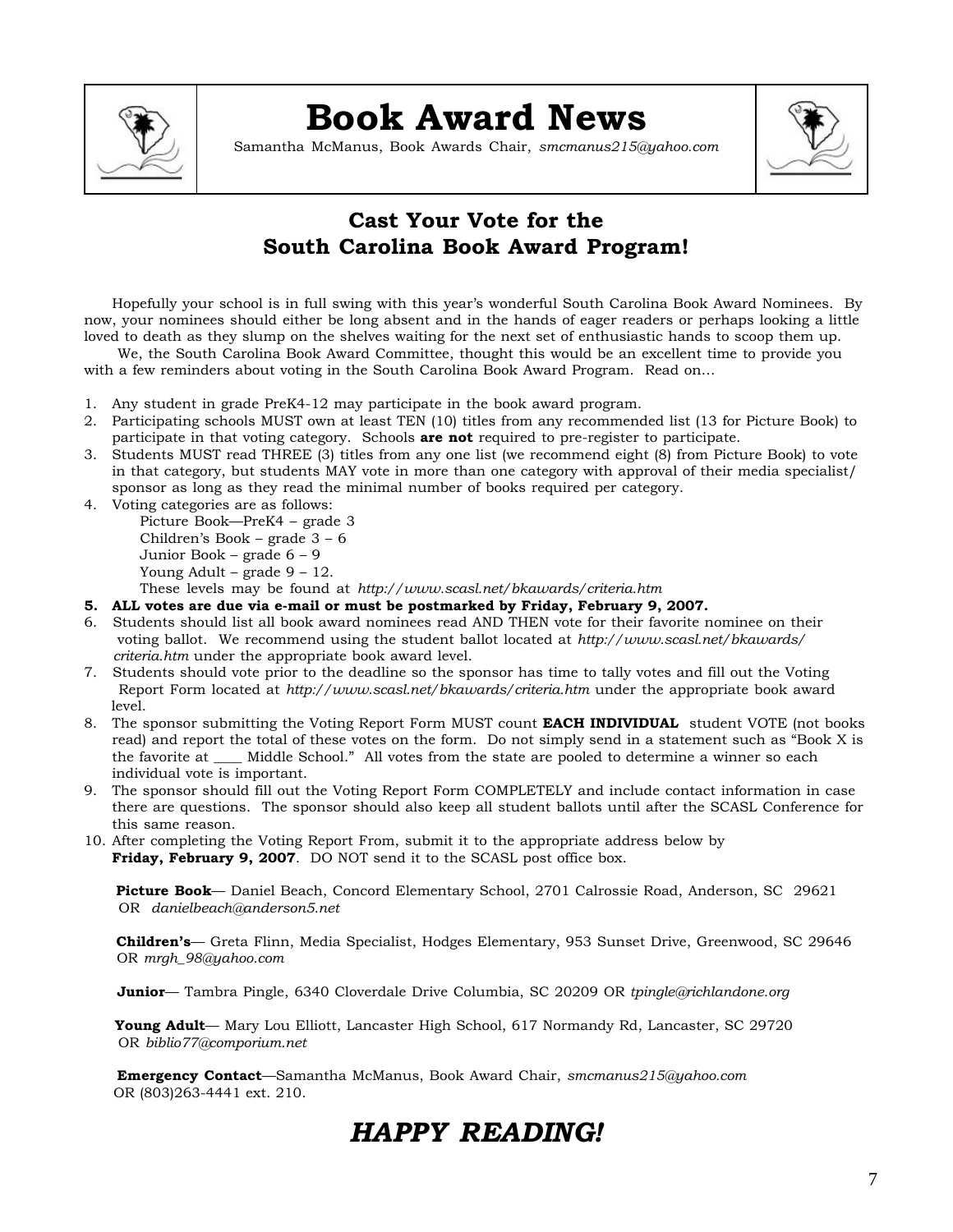## USC School of Library and Information Science November 2006

# *Greetings from Director Sam Hastings*



Hello, dear friends and colleagues. I am so pleased to have this space to say hello and let you know some of the wonderful projects your SLIS is working on. Thank you, Laura Jackson, for thinking of me and reminding me that you saved space for a SLIS update.

I am starting my fourth month here at USC and let me tell you, it has been a ride! We've done everything from pressure wash Davis College to the Fall Fling party at my house to SLIS Goes to the Fair. I so appreciate the warm and lovely welcome from you all and look forward to working with you. One of my top research priorities is to tackle the problem of how we show the impact that school media centers have on quality of life. We know that school library media specialists are an integral part of the educational team but we need better ways to measure the influence and success we generate. I will be asking for your help as we develop some of the tool kits that might work for this type of assessment.

SLIS is deeply tied to literacy and the campaign to help build a skilled and literate

workforce in South Carolina. The following project descriptions are examples of our work and I'll keep you posted on further developments:

### **USC's School of Library and Information Science launched a \$6 million, multipart effort to raise the literacy level across South Carolina. It all starts with teaching the state's youngest residents to read. The initiative has three key components:**

 The Augusta Baker Chair—named for a pioneer in children's literature and former USC Storyteller-in-Residence—will be the first academic chair at USC named for an African-American woman. Half of the \$3 million in funding targeted to endow the chair is being provided through a \$1.5 million appropriation by the state legislature. A national search for the chair begins in Fall 2006. The Chair will conduct research and teach on literacy issues.

 The Center for Children's Books and Literacy will apply the best practices developed by the Baker Chair's research and houses a collection of the most recent children's books for educators, librarians, and students

 $\Box$  Community outreach is online and on wheels. The initiative has an active Web presence and will deliver programs and training to underserved communities of the state.

**In preparation for launching our doctoral program, we received federal funds from the Institute of Museum and Library Services (\$800,000) for "Creating the Teacher Scholar for Children, Families, and Literacy in School and Public Libraries."** The school will provide doctoral education for at least seven future library and information science faculty members who will focus their teaching, research, and professional service on the information, literacy, and reading needs of children and families in public and school libraries.

### **SLIS faculty delivered presentations and workshops in several areas related to literacy this year including:**

 $\Box$  The provision of consumer health information services to librarians and others who provide such services. A series of four regionally distributed sessions featured a suite of five of the existing National Network of Libraries of Medicine (NN/LM) courses, including as the last segment "¿No Comprende? Spanish Health Information Resources for English Speaking Librarians." Funded by NN/LM, Southeast Atlantic Region. H. Hoerman, Dr. Feili. Tu, Dr. Robert Williams.

 Elizabeth Miller traveled to Singapore to evaluate four libraries in preparation for their SAS's re-accreditation by the Western Association of Schools and Colleges and the School. Many of her recommendations became action items. She also worked with the ALSC committee, "Great Websites for Kids." The committee selects and makes available annotated Web sites for children, parents, and teachers.

 In addition to many community service projects including United Way, Friends of Richland County Public Library and ETV Endowment, Dr. John Olsgaard published "Income and Expenditures" in *Library and Information Science Education 2004 Statistical Report*, edited by Evelyn Daniel and Jerry D. Saye. Oak Ridge, TN: Association for Library and Information Science Education, 2005. [with Jane K. Olsgaard]; pp. 299-314.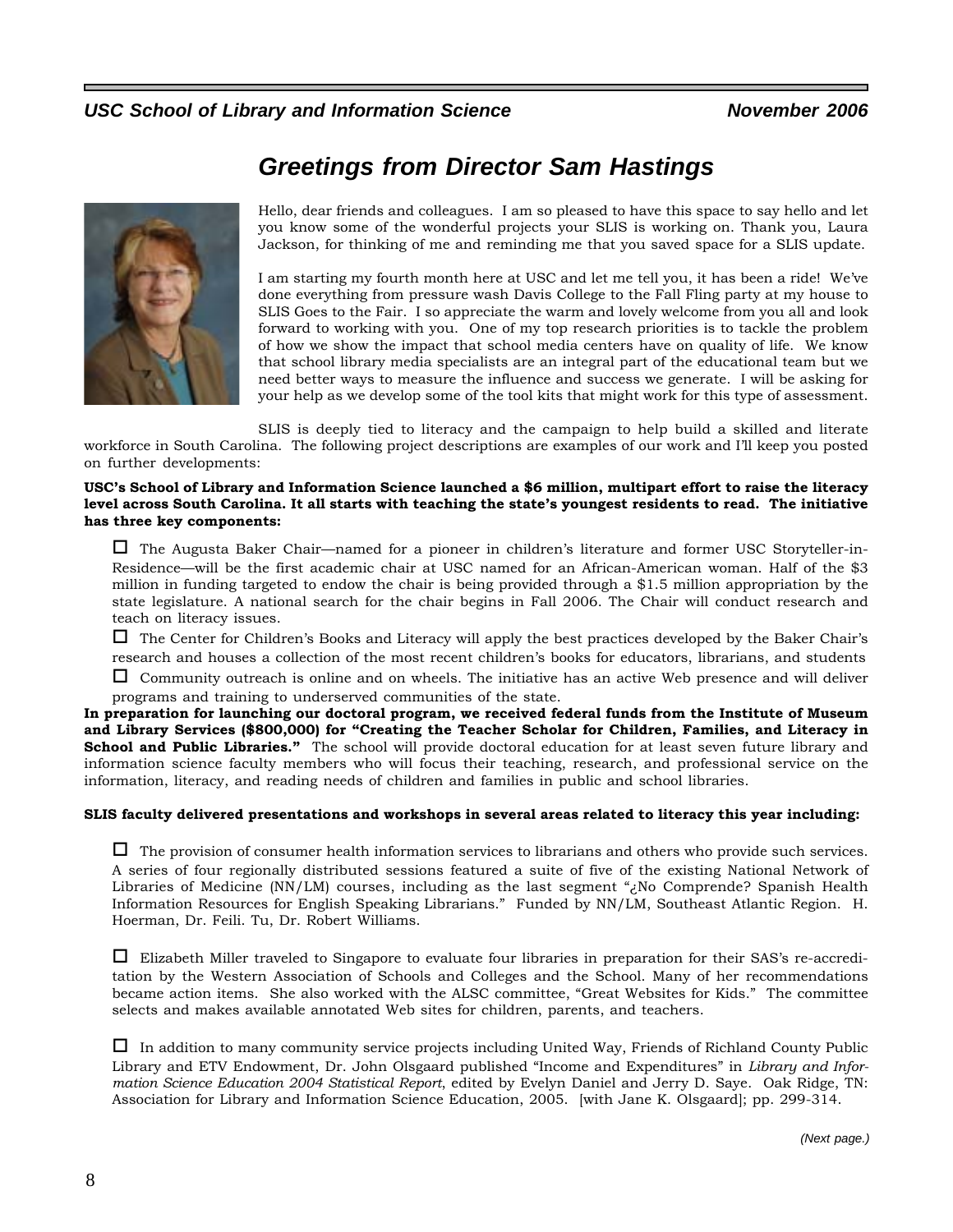$\Box$  Dr. Anne Perrault was keynote speaker at the National Forum on Information Literacy (NFIL) January 2006 annual meeting. She presented research related to educator's information-seeking behaviors and affects on their teaching and learning practices as well as the information literacy course for preservice elementary education majors developed by the School of Library and Information Science.

So you can see how fun and exciting it is to be part of SLIS right now. I will be at SCLA and SCASL so be sure to say howdy.



# **News from SLIS Introducing Dr. Jamie Naidoo**

Dr Jamie Naidoo is the newest member of the SLIS faculty.

He is currently researching the representation of Latinos in Children's Literature, particularly in Américas and Pura Belpré Awardwinning Picturebooks. His upcoming presentations include: Materials and Services for Latino Children in the Public Library (Lexington County

Public Library, upcoming Dec. 2006); Using Latino Children's Literature in the Elementary School Curriculum (Hattisburg, MS, Fay B. Kaigler Children's Book Festival, upcoming March 2007); Celebración Cultura de Latino: Resources and Materials for Non-Spanish Speaking School Librarians Serving Latino Children (SCASL, March 2007); and Libros para Niños Latino: Integrating Latino Children's Literature into the Curriculum (Exploratorium, SCASL, March 2007). He has almost 9 years of experience in public and school libraries.

## **OVER 500 ETV/ITV Programs Added to Streamline!**

To find a listing of ETV/ITV videos, click on *Advanced Search* then *Publisher* on the drop-down menu and select *SCETV/ITV* then *Go*. This displays all of the ETV/ ITV videos available on Streamline. Discovery also added 1,000 videos to the site bringing the total to over 5,000 videos now available. A list of new videos is on the Streamline homepage.

*unitedstreaming* **Update.** The site was updated over the summer and it offers a better search engine, the ability to create your own Writing Prompts, a feature that allows you to create your own homepage, and much more! Contact us if you would like us to visit your school and highlight these new features for your staff.

For more information about *StreamlineSC* or to arrange a training session for your school, please contact Donna Thompson *<dthompson@scetv.org>* or 803-737- 3322 You can contact Discovery Education directly at 800-323-9084. Visit the Web site at *http:// etv.streamlinesc.org.*

Also useful is a link about Streamline, <*http:// www.myetv.org/education/streamlinesc/ about\_streamlinesc.cfm>*

The new etvStreamline User's Guide can be accessed through the Professional Development page within Streamline.

Link: *http://www.unitedstreaming.com/ professionalDevelopment/trainersToolkit/pdf/ TRAINING\_GUIDE.pdf*

There are also some articles in the November/December Update that may be useful to you.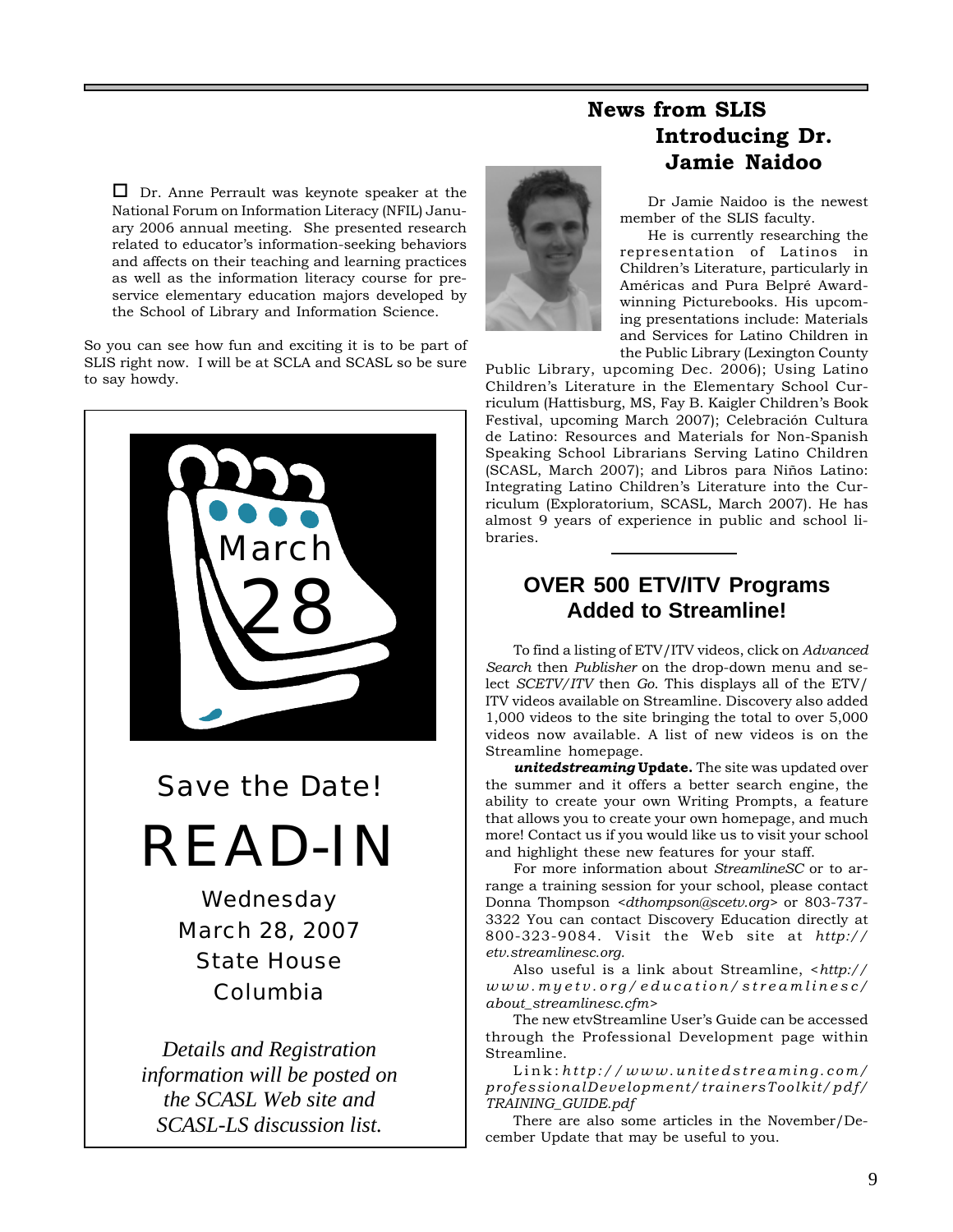# **Tried & True**

## **Being the Second in a Series of Helpful Hints**

Sabra Bell, Waccamaw Elementary, *sbell@we.hcs.k12.sc.us*

## **\*\* Reading \*\* Reading Promotions \*\* Research \*\***

## *Reading*

The most effective reading promotion we do is the old fashioned booktalk. I think kids are often overwhelmed when they see 20,000 book spines, but having a few minutes to share 10 to 15 titles often excites them about books they would never have noticed.

Another activity that has turned into promotion is our faculty reading club started last year. The purpose of this group is to encourage faculty to read YA literature; in other words, the books our students choose for themselves. This has given several teachers new insight into the mysterious minds of teens, and seeing their teachers reading these books has stimulated interest among our students. One teacher was finishing up one book last year during her class' silent reading time. When she gasped and started crying at the end, all of her students wanted to read it, too.

### **Jean Power, Georgetown High School—Georgetown, SC**

Make displays - they really catch student's attention. I did a display on unsolved mysteries, forensic science, unexplained phenomena, etc. I made a sign that said, "Can you solve this mystery?" I did a set of footprints "walking" across a bookcase and had a magnifying glass taped to the shelf.

 If you do scrolling announcements on PowerPoint, make 2-3 slides per month on new books you have purchased.

 We also made posters of our media center workers holding their favorite nonfiction books (similar to ALA's READ posters) with their description of why other students would enjoy reading the titles. We suspended the posters on fishing wire and hung them from the ceiling.

Make recommendations to students on an informal basis. If a student checks a book out with a recently released sequel, let them know you have it in the media center. Also, I try to pull new books and place them on the cart. When "regular" classes come in for check out, I do a quick booktalk on the new titles.

#### **Stacy Symborski, D.R. Hill Middle School—Duncan, SC**

Make bookmarks with various lists of books. Use various themes on the bookmarks like: *Books w/Bite*, vampire books in your collection, and *WSHS Top 10*, the top 10 most circulated titles that year. Teens always want to read what their friends are reading.

#### **Heather Loy, Wagener-Salley High School—Wagener, SC**

## *Reading Promotions*

*Poster Contest:* Students can design a poster on an 8x11 sheet of paper that reflects the theme of your choice. Winning entrants will have their entry enlarged to poster size, and be allowed to color and turn in for lamination and display in our school. Students will be pictured with their winning entry and their photographs will also be displayed with their winning poster. The whole school can also vote for the winning entrants and winners can be determined by grade levels.

*Pajama Party Read Aloud Day:* Students are invited to wear their pajamas to school, and share with their class in a Pajama Party to celebrate favorite bedtime stories or read alouds. Kids may bring their pillows, blankies, and teddy bears, and be so comfy all day long!.

*Book Swap:* Students bring in "gently-used" books for a book swap. Each book that meets the criteria of "gently-used" will garner the student a ticket with which to attend the book swap.

*Favorite Character Dress-up Day:* Students are invited to dress as their favorite book character. All entrants who dress and bring their books will be invited to participate in the Favorite Book Character Parade. The parade will be televised live from the media center, so all classes can tune in!

*Name that Book:* Guess the title! Each day during the morning news show (or announcement time), read the opening sentence or paragraph of a popular, well-known children's book. Students may submit entries daily with drawings for winners the next day.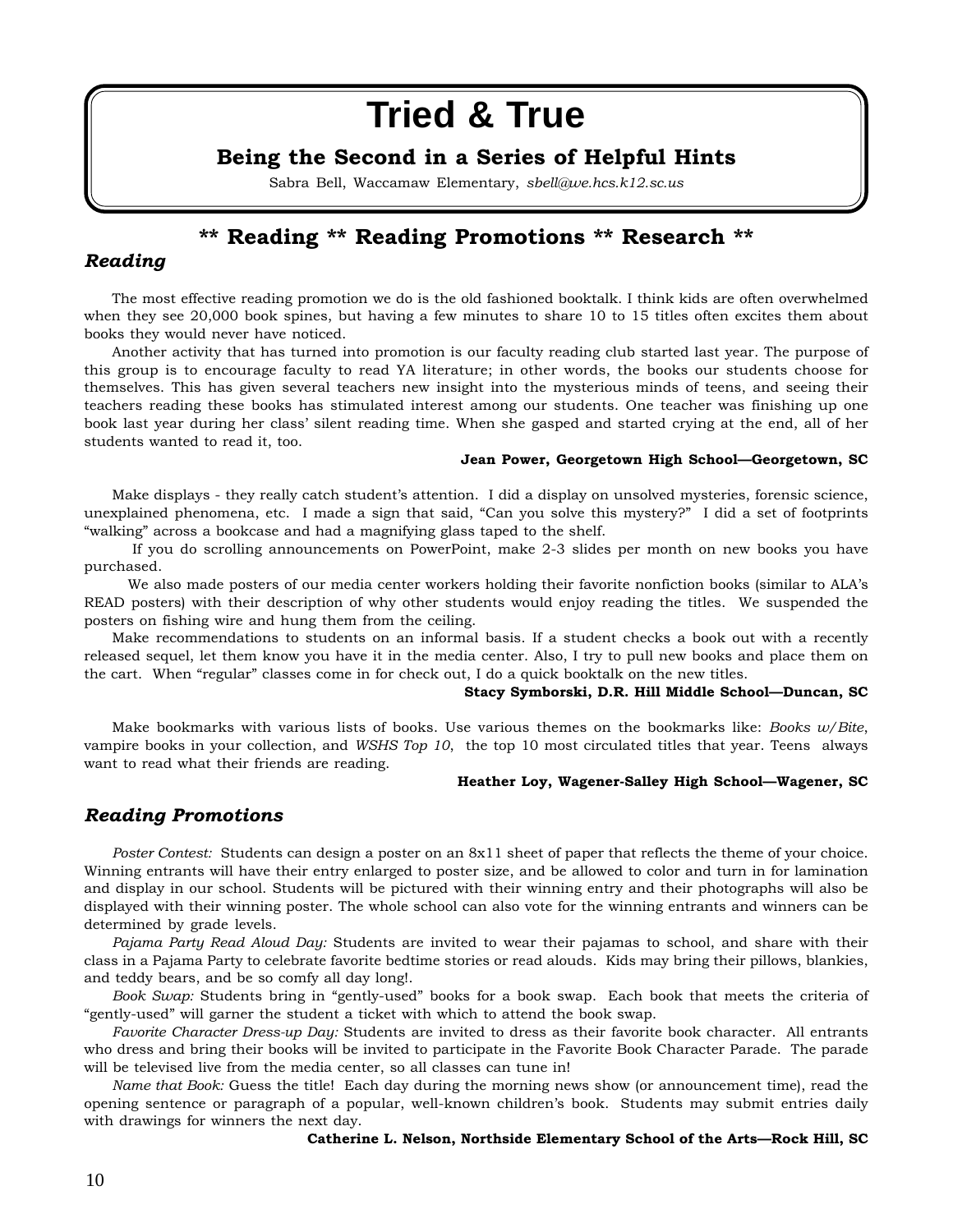### Themes such as:

*Hats Off to Reading*—Wear hats. *Sock It to Reading*— Wear crazy socks. *Tackle Reading*—Wear tacky clothes. *Grow with Readin*g—Wear green. *Books Are Favorites at [Your School]*—Wear favorite school shirt or school colors.

### **Jennifer Kauffman, Monaview Elementary— Greenville, SC**

More themes such as:

*Kick It Up a Notch—*Wear crazy shoes to school. *Tie One On for Good Books—*Wear a tie to school. Reading *Is a Sport Too—*Wear your favorite team's ball cap. Let*'s Get Wacky With a Good Book—*Wear clothes backwards. *Brighten Your Day With a Good Book—*Wear a pair of cool sunglasses.

### **Jennifer Thrift, & Sandra Fitzgerald, Charles Pinckney Elementary, Charleston, SC**

### *Research*

Any time we write our goals and objectives for research on a white board or show them on a screen, we should remember that not all students can read what we write in red or green marker or fonts. Some students cannot see the correct spelling for keywords we want them to use in research, so use black or dark blue marker or fonts when putting them up for students to use. We want students to tell us they can not see what we've written but they don't always, so help them out as much as possible.

### **Cathleen Moore, Myrtle Beach Intermediate, Myrtle Beach, SC**

Create a handout that lists your schools electronic resources and passwords for home access...not just DIS-CUS, but any that your school purchases such as SCOIS, SAT practice, etc. I use a bookmark format and have our school's name and website on one side with the logo, username and passwords for each database on the reverse.

### **Heather Loy, Wagener-Salley High School Wagener, SC**

I do a weekly research question for the whole school called "The Wednesday Wonder". The answers to questions are submitted by students and I draw winners each week on the Wednesday morning news show and then present the new question. I always announce the answer and what reference book I used to find the answer. Sometimes the question includes "Where did you find the answer?" and the students must note their source. Students who win get to pick a free book from my paperback basket.

**Sabra Bell, Waccamaw Elementary—Conway, SC**

## **Second Annual Race to Read**

 Betsy Long, Doby's Mill Elementary, *longb@kcsd.k12.sc.us*

Last year I reported on our First Annual Race to Read, a one-mile fun run through the town of Elgin that celebrated fitness and literacy in our local community. All proceeds raised through the event were donated to the local public library. While I was very happy with the turnout for our first event last year, my goal was to hold an even bigger and better Race to Read this year. Last year we had over 50 participants enter the race, and we raised \$500 for the Elgin Public Library

This year, I enlisted the help of even more volunteers than last year, and began planning even earlier. I "talked up" the event with more confidence and enthusi-

asm this year, having a little bit of experience under my belt. As a result, not only did we increase our participation, we more than doubled the number of entrants, creating quite a scene in the



Getting Ready to Get Set!

middle of small-town Elgin on a very chilly Saturday morning. We also improved on last year's event by putting sponsors' names on the backs of our student-designed tee-shirts. Offering this beneficial form of advertising helped to convince more businesses to sign on and support our worthy cause.

Now we're looking forward to an even bigger and better 3rd Annual Race to Read for 2007! Who knows, maybe some day our little local race will attract readers and racers from all over the Columbia area. If you would like to coordinate such an event in your local community, I will be glad to offer words of advice and encouragement and assist in any way I can. Please contact me, Betsy Long, at

> *longb@kcsd.k12.sc.us* 803-438-4055, ext. 1154.

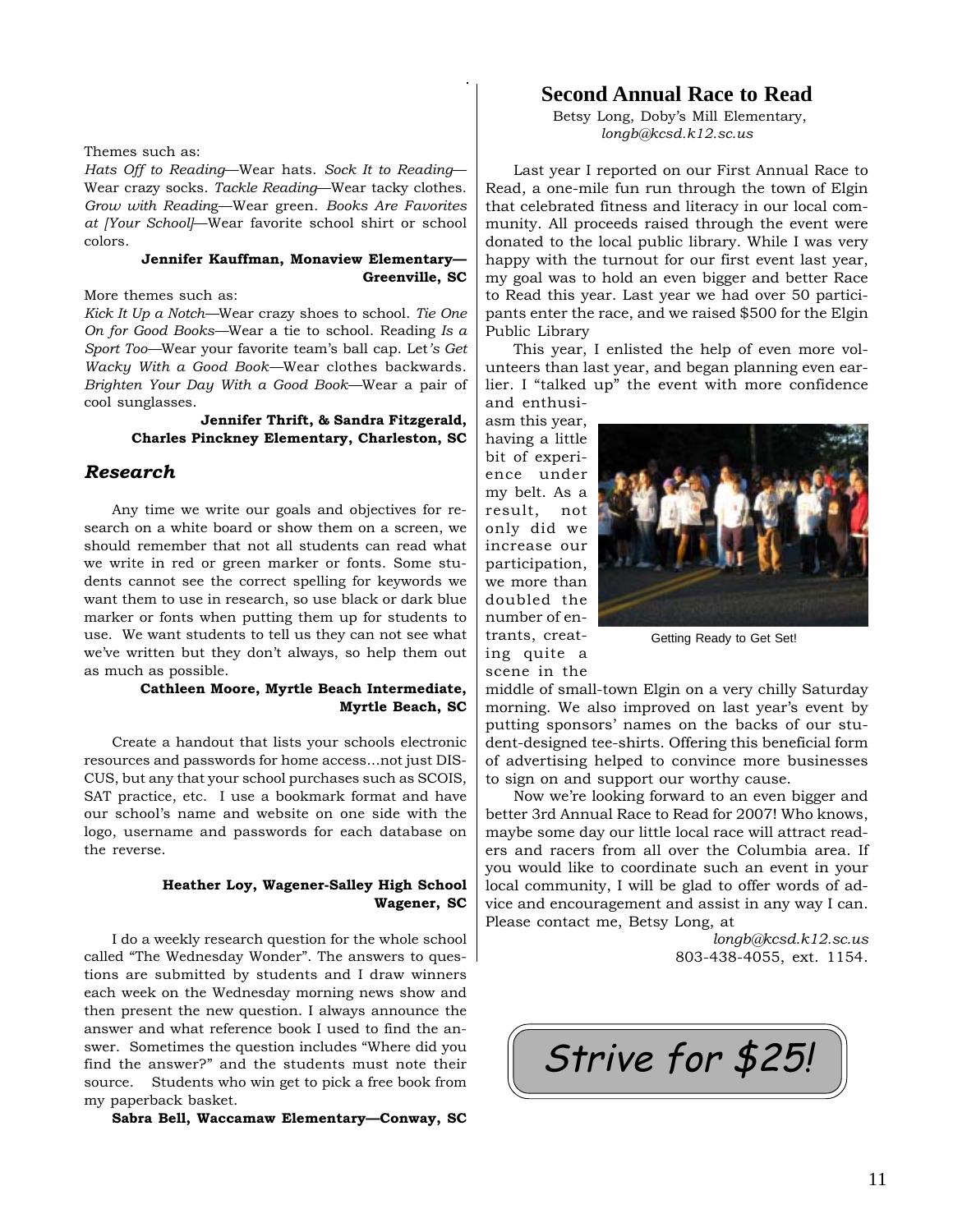# Keeping the Main Thing the Main Thing

Shannon Wham, Bell Street Middle, *sdwham@laurens56.k12.sc.us*

One recent, not atypical morning, I started<br>the day at 6:00 AM hooking up six new computers in some classrooms before setting up<br>sutemeted colling sustains a our deily gap of sus the day at 6:00 AM hooking up six new com our automated calling system so our daily gang of suspended students and after-school detainees would have an answering machine message to erase when they got home strategically before their parents. Then my principal arrived with news that my assistant would be absent on a day the library was booked solid. Still, no time to worry because I had to rescue the copier from a fantastic and precious, if somewhat bull-in-the-chinashoppish, first year teacher who put a "regular" transparency through the machine and wondered why it never came out the other side ("Well, Ben, that would be because it's melted to the fusing roller").

Next, I hung up on a sales rep from an obscure publishing company because I had to free my principal's email from cyber oblivion. Then the bell to start the day rang signaling me it was time to take care of the daily influx of students during our homeroom SSR time. They came ("Yes, Hon, the new Lurlene McDaniel romance is over here"; "No, young man, I don't have the seventh Harry Potter book. Why not? Well, she hasn't written it yet"; "Of course we're having a book fair, it's in October . . . well, don't worry, you'll have the money to buy the new Xbox cheat code book by then, it's only August"; "No, sweet-pea, I don't have your new password yet because Miss Laura hasn't emailed it to me".) and went and I had five minutes to gulp down my pancake-andsausage-on-a-stick and drink two foil-topped cups of grape juice. It was 8:45 AM. That old Army recruiting commercial came to mind, you know the one, "We do more work before 9:00 AM than most people do all day."

**I** gave you that hectic little snapshot so I could impart this little known chestnut of librarian wisdom . . . ready for this? . . . librarians are busy people. Being a school librarian means wearing a gave you that hectic little snapshot so I could impart this little known chestnut of librarian wisdom . . . ready for this? . . . librarians are lot of hats. Few, if any people, outside our profession realize how diverse and often unpredictable our days can be. We are part computer tech, part instructional consultant, part comptroller, and I could go on. We are surrounded by ringing phones, dinging bells and demanding people bent on throwing our carefully planned day and multi-item to-do list into chaos. In the midst of all that cacophony, it's easy to forget why we got into this job in the first place. That is a travesty.

Why did most of us get into the profession? What is "the main thing" we need to keep in focus? For a lot of us, we loved books and loved to read. Well, forget that. Contrary to what some curmudgeons on the faculty and in the public may think, we don't read during school as much as most ELA teachers. Now at home is another story . . . I also think many, if not most, of us, especially

in school libraries, got into it for the children. That's the main thing I want us to keep in focus – our patrons, both students and teachers – that we come to work to serve every day.

This may not be an oft-admitted idea, but I know many of us often view our patrons as obstacles to a successful day. We sometimes think, "If I didn't have a teacher interrupting me every five minutes I could get some work done" or "If one more kid comes in with another off-the-wall question, I'm going to scream." Now, if I'm not right and lots of you are reading this and shaking your heads while mentally arguing with me, I guess I've misinterpreted some of the things I've heard in my two years associating with others in our profession. If we really think patrons are important and we really enjoy them, why are so many librarians so cross and crabby so much of the time? A great man I admire once said, "If you are happy, notify your face." Yes, I have teachers who show up five minutes before first period and want a video and DVD player even though they haven't filled out the request form. I have students who lose books then swear they turned them in. I deal with one teacher on a daily basis who has, for reasons unknown to me, determined that "librarian" is a synonym for "personal valet and body servant." At least once per week I get a student in my office door holding a paper who informs me with pleading eyes that "Mr. So-and-So needs thirty copies of this run off and told me to ask you to do it." Yes, it is quite irritating, to say the least.

However, it is a choice to put people before policies and service before self. Some of us make our policies the "main thing." I know of a librarian who would not allow a child to look at books when the child's class came in the library for check-out because the boy had damaged two books the year before and couldn't pay for them. I know of another librarian who lives in mortal fear of losing a book because of a glitch in a circulation program. Another boasts of only losing four books out of thousands the previous year because of keeping extremely tight control on who checks out what. What message do all these mindsets send? I think it sends a very clear one: books are more important than boys and girls.

**Please don't get me wrong; I know we are in a**<br>time of tight budgets and limited resources. I<br>also realize we should be diligent and exer-<br>good judgment and exerged stawardship over the motime of tight budgets and limited resources. I also realize we should be diligent and exercise good judgment and good stewardship over the materials and the funds we have in our care. Still, what we should not do is allow our worry over replacing an expensive reference title if it gets lost to crowd out our joy at providing our students connections with books and other materials essential to learning and pleasure. I feel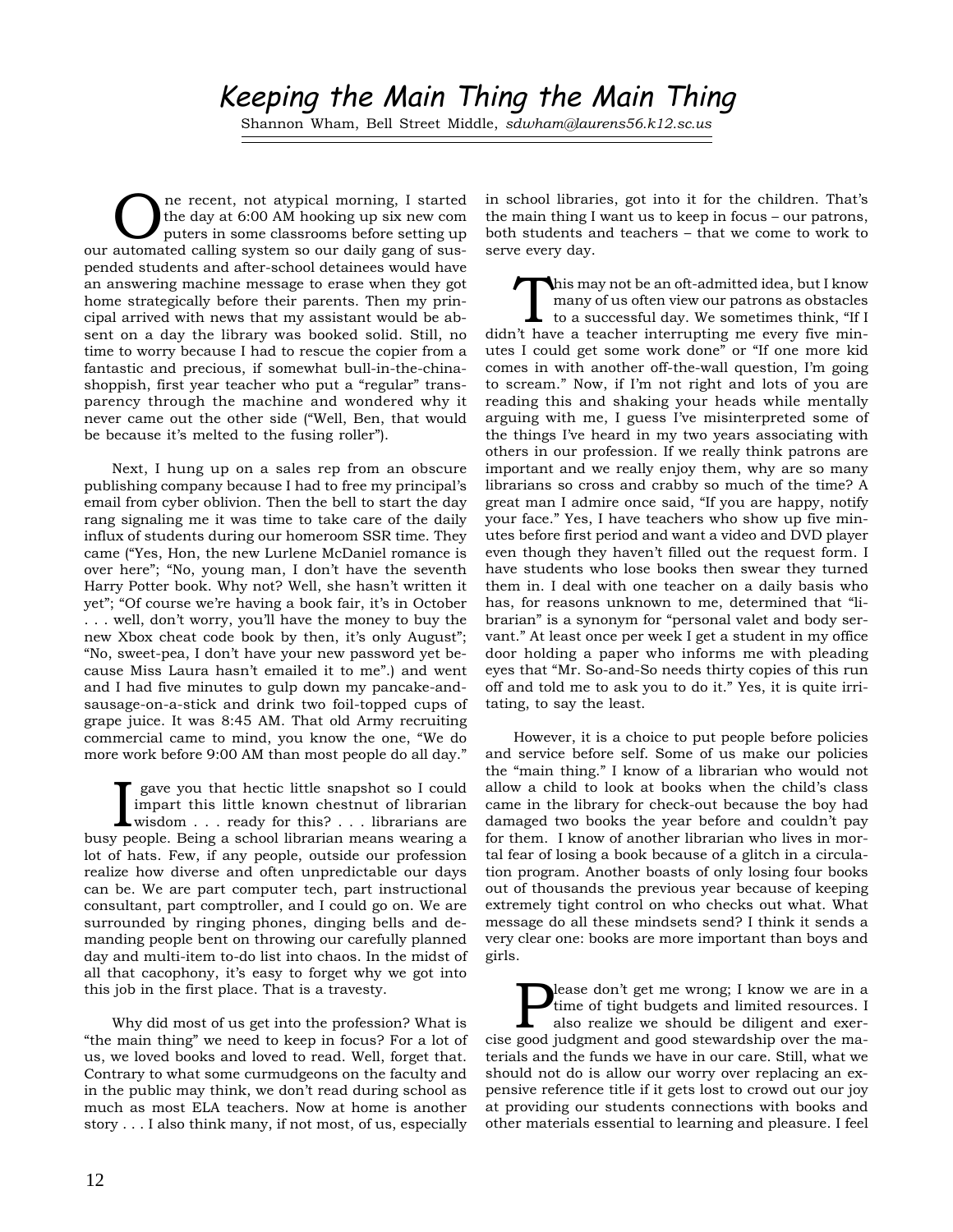the frustration of not enough money, not enough time, not enough understanding from our faculty . . . it's exasperating to deal with the same problems that the same teachers bring to us over and over again. Still, I've found it's an opportunity to exercise mercy, and if I've learned anything in the last few years, it's that mercy is something we all need on occasion.

In closing, I challenge all of us to take a hard<br>look at what frustrates us and what energizes<br>us. What are we devoting most of our mental<br>respectively above the property and limited time to 2 Are we look at what frustrates us and what energizes us. What are we devoting most of our mental processes, physical energy, and limited time to? Are we putting policies ahead of patrons? Are we more invested in our collections than our colleagues? If service isn't our foremost priority, will we really manage to be effective in our schools, to grow the vital relationships with our patrons, and to provide the atmosphere of love of reading that drew us to librarianship in the first place? I challenge us all to make sure we keep the main thing the main thing.

 $\Phi = \Phi = \Phi = \Phi = \Phi$ 

the conference by December 1. com, choice by becomber Don't forget to register for reservations now.

# **SCASL Advocacy Program Begins**

Jim Johnson, Library Legislative Liaison, *jim1876@earthlink.net*



me you read this, the November election will be history. It is time for you to get to know ors, if they are new, or renew acquaintances with returning Members of the General he SCASL's push for funding is getting ready to begin.

d you, SCASL will be asking the General Assembly to appropriate \$25 per pupil in the rislative session for the purchase of library materials. The amount needed to accomplish Capitalize  $\delta$ n Learning iillion. I am happy to report that after discussing this need with Dr. Jo Anne Anderson,  $\frac{a}{g}$  vour library rector, Education Oversight Committee, that she will include it in the funding model her

committee presents to the General Assembly. The State Department of Education did not include it in its budget recommendation to the Governor's Office.

As the legislative session progresses, you will be informed by either me, Martha Taylor, SCASL's Legislative Chair, or Ida Thompson, SCASL's President, when to contact legislators. You will be told who to contact, what the message is, and when to contact them. It is vitally important when you get these messages to take action. Legislators are influenced by contacts from their constituents. They need to hear from you what SCASL is requesting, and more importantly, what \$25 per pupil will mean to your library program. Be sure to use key phrases—how a good library program supports the curriculum and improves test scores, how you are accountable for books purchased for the library, unlike classroom collections, etc.

I have no delusions that we will reach the \$25 goal this year. It will take several years to get there. Our goal this year should be to inform legislators about what you do and its importance to education. Invite legislators to your library. Add them to your mailing lists. If we can educate them to the value of a good school library-media program, funding will follow. So, my message here is don't get discouraged if we are not successful this session.

The success of legislative initiatives depends on the actions of those directly involved. As your legislative liaison, I can only do so much. Our success depends on YOU!!!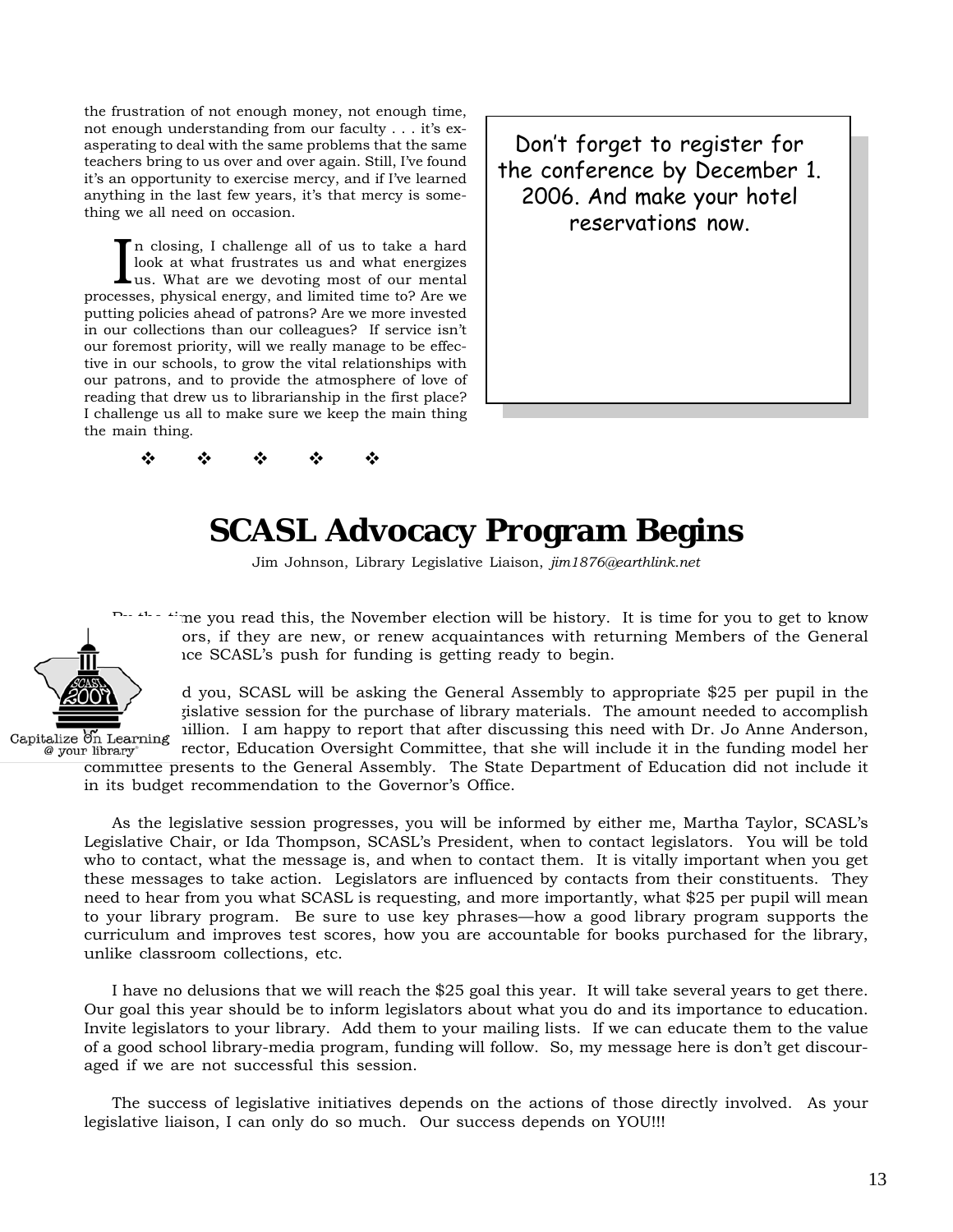# *"It Takes a Village to Create a Great Media Center"*

Take time to recognize those exemplary administrators and paraprofessionals who work with us to reach all the students in our schools. Nominate a deserving **administrator** or **paraprofessional** for recognition in the *Media Center Messenger, The State*, and local newspapers. They will receive a certificate of merit, and a letter of commendation will be sent to their supervisor and district superintendent. **The deadline is January 5, 2007.**

# **Honor Roll of Administrators**

To submit a nomination to the Honor Roll of Administrators, please include the following in your application:

- Your name, position, and address
- Name of nominee and position
- Name and address of school
- Names and addresses of superintendent and chairperson of the school board

On a separate sheet please include the following:

- Description of the activity for which nomination is being made
- One or two sentences for publication purposes summarizing the reason for nomination
- Verification: e.g., agendas, programs, photos, clippings, letters of commendation, etc.

## **Honor Roll of Paraprofessionals**

To submit a nomination to the Honor Roll of Paraprofessionals, please include the following in your application:

- Your name, position, and address
- Name of nominee and position including number of years at current position
- Name and address of school
- Name of supervisor or media specialist and principal

On a separate sheet, please include the following:

- A short description or tabular list summarizing the reasons for the nomination (consider responsibilities, work habits, strengths, and interaction with media patrons)
- At least one letter of recommendation from someone other than the person making the nomination (example a teacher/principal/media patron/etc.)

# **Send the completed nomination by January 5, 2007 to:**

Judy Parham, Public Awareness Committee Chair parhamjs@spart5.k12.sc.us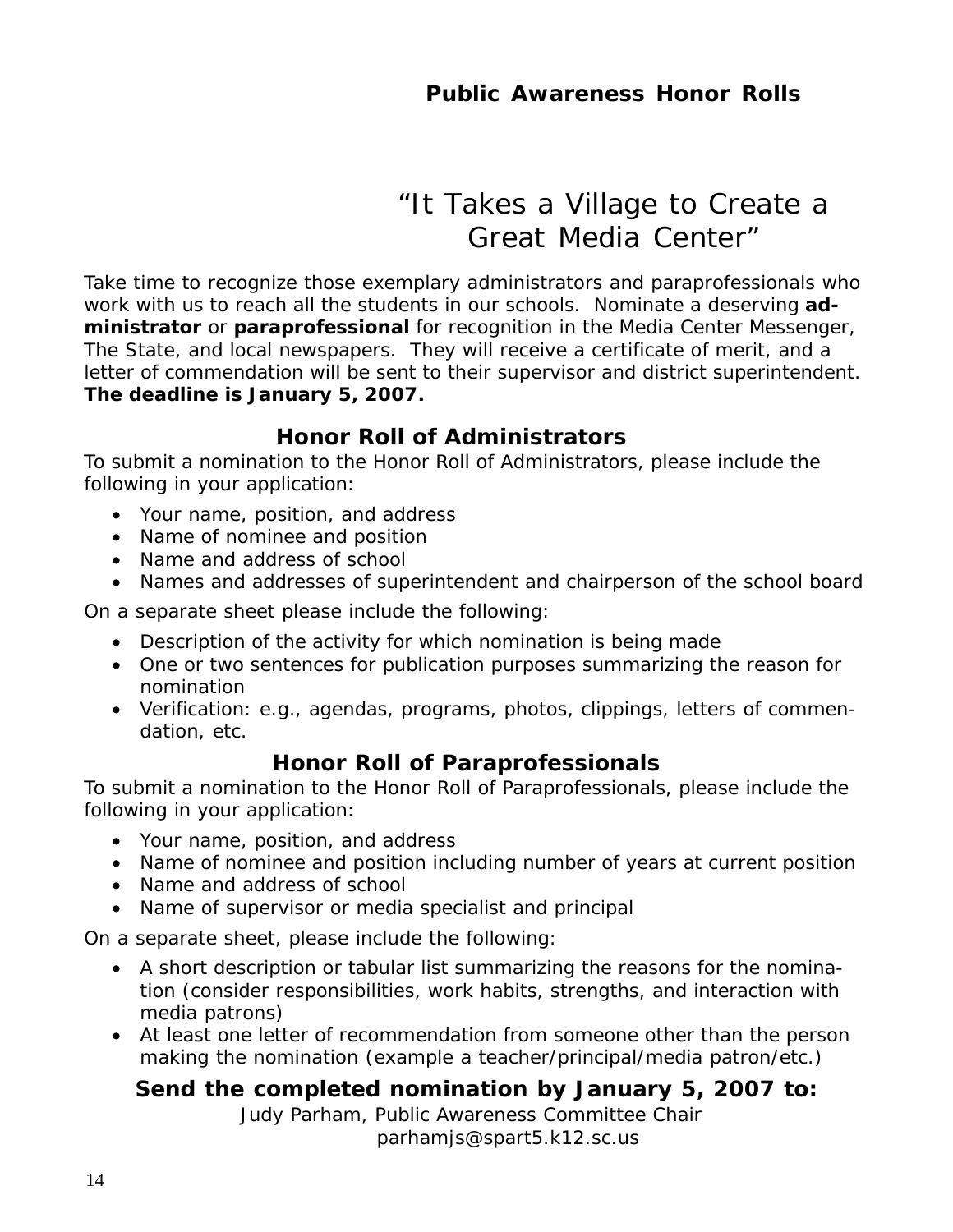# **Social Networking Is for Kids...and Libraries Too!**

Valerie Byrd Fort, Dutch Fork Elementary School, *vbyrd@lex5.k12.sc.us*, *www.readingwithmsbyrd.com*

Face Book, MySpace, Friendster, Orkut, Xanga, LinkedIn…these are just a few of the social networking web sites on the Internet. USC is even starting one for alumni. Have you explored any of these sites? Do you have an account? If not, why should you and what in the world do these sites have to do with our school library world?

At EdTech, David Warlick talked about how we need to teach kids to not only find information on the Internet, but to evaluate the source of that information as well. As Library Information Specialists, we not only show our students how to find information, but how to find "good" information.

We need to go a step further. When teaching search strategies, we may want to take time to talk ethics, manners, and respectability online. Our students think that the Internet is safe; a place for them to find information, news, and to meet friends. When I was in middle school, I went home after school and talked to my best friend on the phone for hours. If my mom wanted to know what we were talking about, she just had to pick up the phone. Now, kids are going home and using their computer to communicate. They use text messaging, instant messaging and, most of all, social networking sites. Social networking sites have allowed our students to say anything, do anything, and post pictures of anything. We need to teach them how to act online.

If you have not been to MySpace or FaceBook yet (two of the most popular sites), you should check them out (especially if you are the parent of a middle school or high school student). Create an account and do a search for your child or for your students and you will be shocked at what you find: full names, phone numbers, and addresses. Read their blog and you will learn their wishes and dreams and more…you will find out information you would have rather not found out (with pictures!). We need to get our students to realize the harm that posting pictures of drunken late nights can do. Many employers now search MySpace when interviewing potential candidates. We need to teach our students that you don't write about something or post pictures of events you would not want everyone to see (including grandmothers and people you work for). It is obvious that teens do not realize that. We need to start educating them about proper behavior online, so that they will not be 30-year-old professionals posting inappropriate information to the masses.

Many of you have been teaching Internet safety to students for years. If not, it's time to start. Here are a couple sites to get you going:

NetSmartz

http://www.netsmartz.org/

Has lessons plans, online and offline games and activities that help you teach Internet safety to all ages (even has information for professional development and information to give out to parents).

CyberSmart

http://www.cybersmartkids.com.au/about-us.htm

From the Australian Communications and Media Authority (Australia's FCC), this site has lots of information to share with parents and teachers. There are "cool sites" for kids and teens as well as safe places to chat.

Are all social networking sites bad? Not at all. I have been browsing through MySpace and have been pleased to find many academic libraries, high school media centers, and public libraries on MySpace. I have asked many of them to be my "friend" and they send bulletins, post book reviews, and generally host a website on MySpace. What a wonderful idea! I am sure they are reaching patrons they would have not reached any other way. I was also excited to find many authors (especially YA authors) on MySpace. You can ask Patrick Jones, Sara Desson, and others to be your friend. It seems like many of them even take care of their own page (as opposed to an agent or intern taking care of it). What a way to encourage teens to read!

I know you're thinking "how does this apply to me if I am in an elementary school…doesn't MySpace and other social networking sites make sure you are 16 or older before setting up an account?" Yes, you are "supposed" to be of a certain age before being able to get an account on a site like MySpace, but, kids are smart and it does not take them long at all to figure out they can declare they are 100 years old, and get an account.

Our students are using technology to learn and communicate. It is our job to teach them how to do this responsibly. We have to help their parents as well. How about hosting a parent night where you show them how to search for their child's profile? We do not want our children talking to strangers and giving out inappropriate information in person, so we have to stop them from doing it online, too. Learn about these social networking sites. Think of ways to use them to promote your library program and to help students use them as another form of SAFE communication.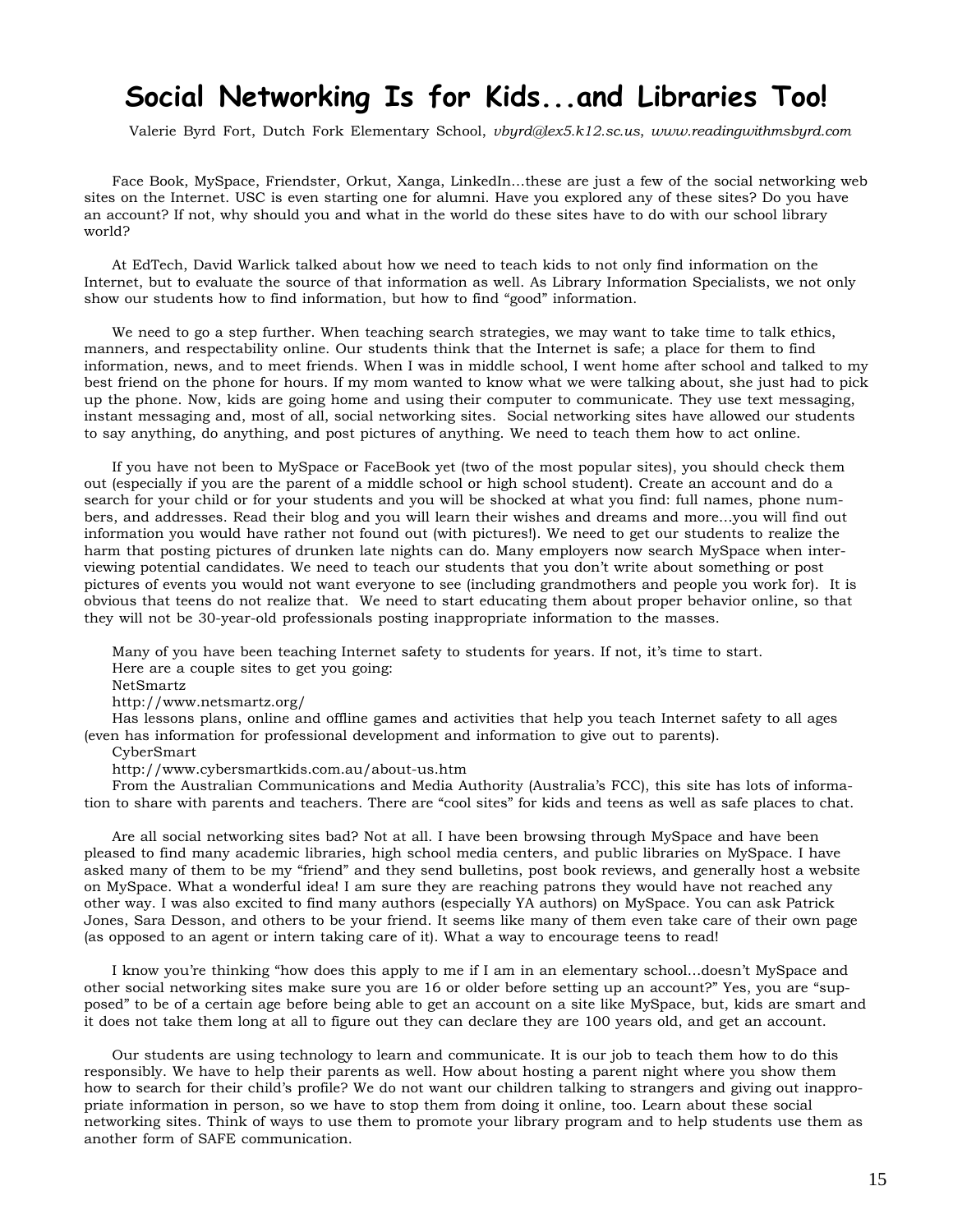# **2006-2007 SCASL AWARDS**

## **Leadership, Literacy, Technology, Collaboration, and Advocacy**

Lizzie Padget, Forest Lake Elementary, *lpadget@fle.richland2.org*

The above strands will be infused throughout our upcoming conference! As you hear these terms, who comes to mind? Each of us knows one or more individuals whose outstanding professional contributions make a daily difference in the lives of many others! SCASL has provided the perfect opportunity for you to honor these deserving individuals. Remember you may nominate yourself!!! Please take the time today to send in a nomination form. Download the award packet with full information from the SCASL Website at *http://www.scasl.net/awards.htm.*

### **Deadline for submission of nominations is December 1, 2006. Nominations should be mailed to: Lizzie Padget, 4933 Wofford Ave, Columbia, SC 29206.**

## *SCASL Awards are:*

**\* Administrator of the Year** - recognizes and thanks an exemplary administrator

**\* Media Specialist of the Year** - honors a full-time media specialist on the basis of exemplary programs as well as active participation and service to SCASL and other related professional organizations

**\* Distinguished Service Award** - recognizes an individual or an organization for contributions to SCASL and/or school media programs throughout the state of South Carolina

**\* Nancy Jane Day Scholarship** - provides an SCASL member with reimbursement for the cost of one successfully completed college course taken to improve job performance or complete a graduate degree in library science.

**\* Margaret Ehrhardt Student Scholarship** - provides a scholarship to a graduating media center student volunteer who has made an outstanding contribution to South Carolina school librarianship, school library media services, and/or SCASL.

## **Calling all Librarians! Nominees for the Intellectual Freedom Award**

Please start thinking about possible candidates for the 2006-2007 SIRS/ProQuest South Carolina Intellectual Freedom Award. The award is given in alternating years by SCASL and SCLA, and this is SCASL's year to partner with SIRS/ProQuest to present the award. The award honors individuals or organizations that have upheld the principles and rights of intellectual freedom through such acts as resisting censorship, promoting intellectual freedom or educating others on the importance of intellectual freedom and First Amendment rights. The official application will be available soon, and an announcement will be sent via the listserv and the next issue of the *Media Center Messenger* with information on how to apply and the timeline for applications.

For more information on the award, you can visit the ProQuest/SIRS site at: *< http://www.proquestk12.com/about/freedom/default.shtml>*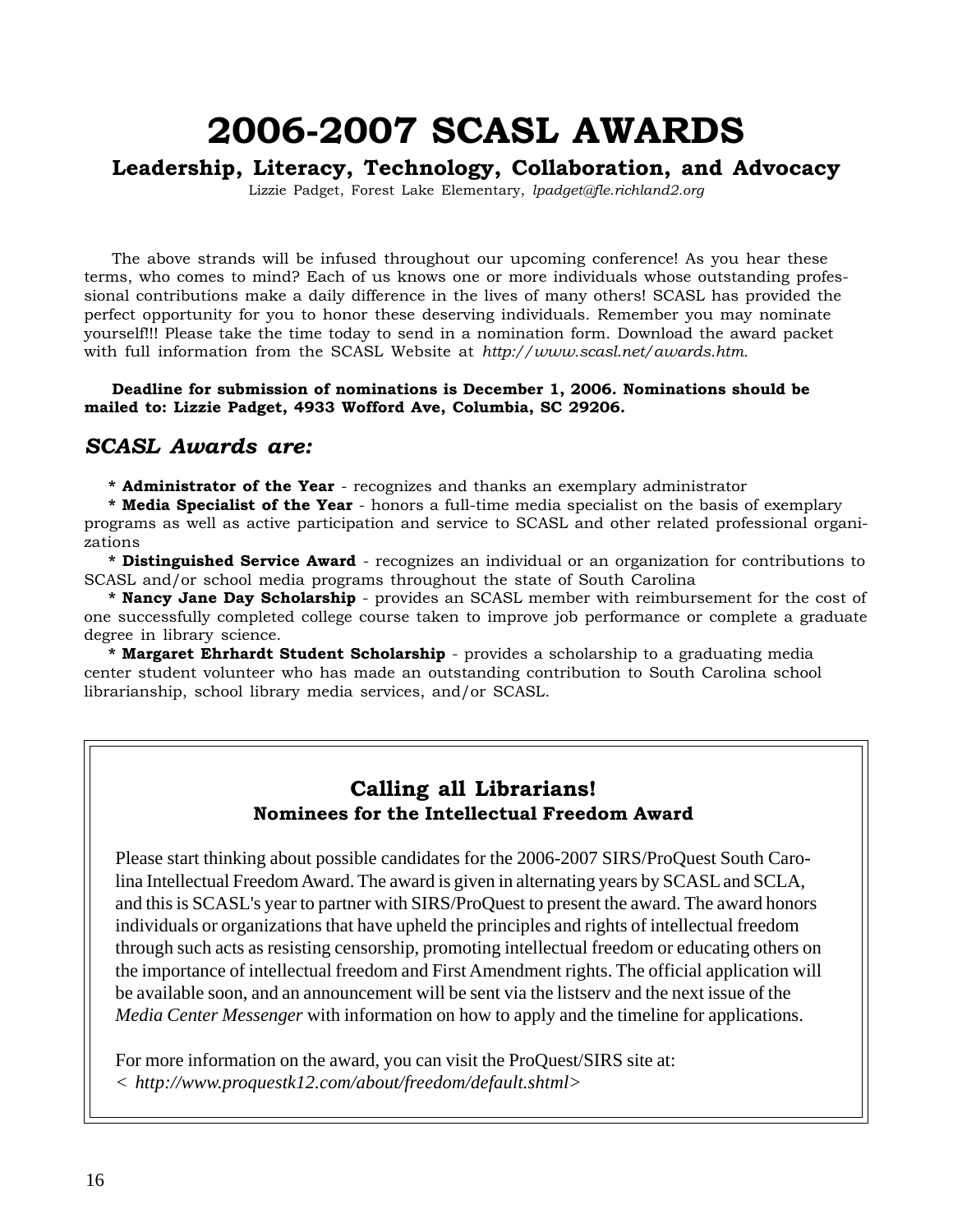# **Roles of the Media Specialist in the Educational Community**

Judy Parham, James F. Byrnes High School, *parhamjs@spart5.k12.sc.us*

The components of the media specialist's job include curriculum, reading, technology, collaboration, and collection development. Media specialists share these components with other professionals, but educational leadership at the state, district, and building levels should circumvent duplicating services that media specialists already provide. When administrators become aware of the roles of the media specialist, they can coordinate the programs of instructional support personnel including curriculum facilitators, technology coordinators, and literacy coaches with the services provided by media specialists. They can make wise decisions about allocating money and resources to reach the majority of students, and they can avoid replicating literacy and technology initiatives already in place in the school. Media specialists are team players who work with administrators, teachers, curriculum facilitators, technology coordinators, and literacy coaches. There is no need to duplicate services when there is much work for all professionals. The roles of the media specialist in the educational community include:

### **Materials Experts**

Media specialists know how to acquire curriculum-related materials by locating material reviews, purchasing materials with the best binding and prices, and weeding materials to update the collection for current student research. With subject cataloging and processing, media specialists make materials accessible to the entire school and community through the OPAC and the Internet. Because of the availability of and access to materials, educational leadership should house materials in the facility set up to store, circulate, and reach the greatest number of students. Certainly classroom libraries are important, but books become more accessible to all students in the school when they are housed in the media center.

Media center circulation systems provide statistics for accountability and evaluation of resources. With automation systems, media specialists can evaluate the use of materials and identify materials that are out-of-date. **Curriculum Specialists**

Since the 1960s, media specialists have incorporated print and nonprint sources to provide resources for students with varying learning styles. For many years, media specialists have served on school curriculum committees in order to provide resources for evolving curricula. Today, media specialists train teachers to integrate state standards with the outstanding curriculum resource, StreamlineSC, the portal for United Streaming and SCITV videos. Integrating print and nonprint resources with the curriculum is a primary focus for media specialists.

#### **Collaborators/Instructional Partners**

Media specialists work with teachers to plan lessons to meet curriculum standards and to meet information literacy standards. Media specialists create webquests, scavenger hunts, websites, pathfinders, and bibliographies, as well as teach on-line and reference skills. Media specialists provide reading-level appropriate research materials for classroom projects as well as materials to support standards and classroom research.

The most important role of the media specialist is the role of **team-teacher**. Media specialists reach students by collaborating with teachers.

#### **Reading Experts**

 Media specialists spearhead school-wide reading programs while "hooking" readers with booktalks and book passes. Media specialists analyze MAP scores for reading lexiles. Media specialists promote the South Carolina Book Award titles and provide teachers with grade-level read-alouds, science fiction books for science classes, and historical fiction for social studies classes. Media specialists match the "right" book with the "right" reader. **Technologists**

It is the role of the media specialist to acquire and maintain hardware and software for the school so that instruction and learning take place in the classroom. A media specialist's duties range from changing a projector lamp to acquiring new digital and document cameras for the classroom. Media specialists keep current with upto-date technology through training, professional resources, and attendance at conferences.

Establishing good public relations within our own schools is crucial, but it is more important to inform other educational professionals about our roles. Informally, we need to tell others about the components of our jobs. Formally, we need to conduct presentations at allied professional conferences, write articles, and submit monthly/ annual reports to administrators so that they will know they already have reading experts, curriculum specialists, technology experts, materials experts, and instructional partners in their schools.

When districts face budget cuts for personnel and for resources, will our educational communities realize the value of our roles as media specialists and will they realize the impact that our work has on student achievement? Will they realize the media center is the learning hub of the school? Let's make sure they do!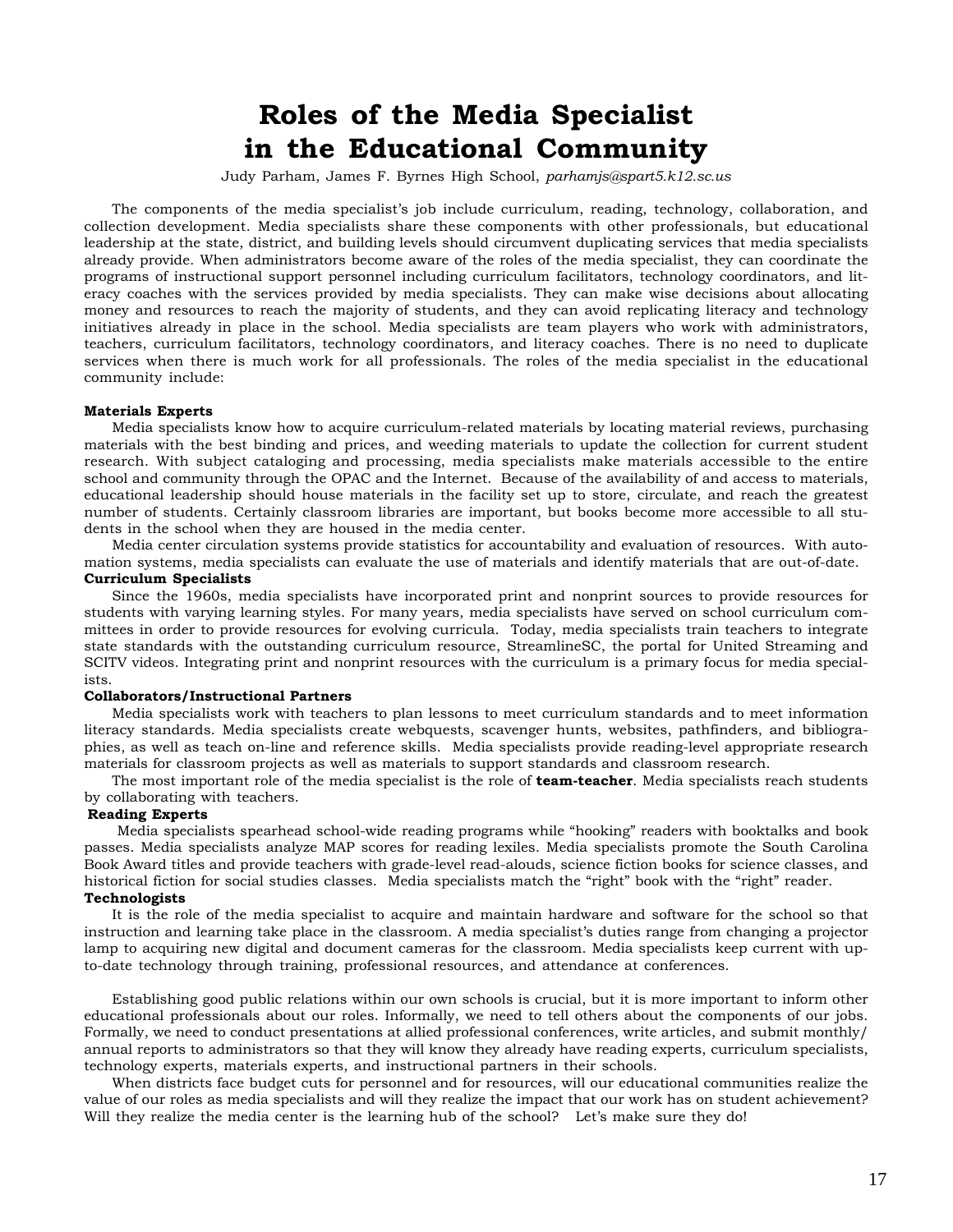# **Are You Ready to Rumble?**

E. Kim Livingston, McClellanville Middle School, *Elizabeth\_Livingston@charleston.k12.sc.us*

### *McClellanville Middle School Students Battle in the Media Center – and it's a good thing!*

It all started when I got my hot little hands on an *Upstart* catalog. This is where I covet the hip librarian T-shirts and the elementary school decorations that are just not cool enough for my middle school students. This is also where I saw a book, *Battle of the Books and More, Reading Activities for Middle School Students* by Sybilla Cook, Frances Corcoran and Beverley Fonnesbeck. Since I am on a constant quest to encourage my middle school students to read something—anything—I ordered the book. In the book were detailed instructions on conducting a school-wide Battle of the Books, a game plan for a semester-long reading competition potentially involving all students.

At our school, we had a daily 30-minute advisory period. During this period, students read at least 3 days a week. Sometimes this became its own battle for the advisory teachers assigned to these classes. However, The Battle of the Books changed those advisory classes into Battle Teams. Each team had a reading list (10 books to start) and a date on the calendar during which they would come to the media center to answer questions about the books. The students knew that the day of reckoning was coming, and that they had the potential to beat another team (and teacher) in a public battle.

Several wonderful volunteer teachers and I created a list of about 10 questions for each book. *Battle of the Books* (Cook, et al) also had numerous questions for a variety of books.

When we chose the books for the competition, we selected several books that were accessible for our struggling readers. In this way everyone could contribute to the success of each team. I also purchased audio books for students with reading disabilities as well as for full classroom use. One of my proudest moments in the competition was when our self-contained special education class won one of their battles. Although they had not read all of the books, the several they had read were all answered correctly.

I set up a scoreboard on the wall of the media center. It looked a lot like an athletic competition score board with each team listed on the left and a battle date under the team name. I decorated the flyers and booklists with knights and other battle-type clipart. I even borrowed a 4-foot tall metallic knight to stand guard over the scoreboard. At each level of the competition, scores were written and teams eliminated. Books were added to reading lists until the 6th, 7th and 8th grade champions had a list of 30 books. They then competed against one another to win the title of School Champion.

During the actual battles, two teams sat at large tables in the media center. A team captain was listed on the scoreboard and she was the only student allowed to give the answer. Students had 30 seconds to discuss and answer each question while our teacher coaches helped with timekeeping and scorekeeping. I asked each question, checking each as I read to prevent repeating them. I also color-coded the questions asked to each team. If a team did not answer correctly, the opposing team had the opportunity to answer the question and earn points.

Grade level winners received Battle T-shirts and a pizza luncheon in the media center. I publicized on the school's Website, and the school winners had a story about the contest and their photograph in the Charleston newspaper. They were also able to visit Barnes and Nobles and spend \$10 gift certificates as a field trip activity. These gift certificates came as a pleasant sur-



prise from someone in our community. After seeing the article and photograph in the newspaper, she very graciously donated them to our winning students.

The Big Question: *Did it improve reading abilities?* Along with plenty of anecdotal evidence, I witnessed many more students reading in the hallways and discussing books. My favorite story about the students reading was when a friend told me that at her church, one of my students stood up and asked the church to pray for her because her team was battling the following Monday! She went on to explain the entire battle to the congregation. Undoubtedly there was an improvement in the attitudes of our students towards reading, but to say that there was improvement in their abilities may be stretching the evidence at this point. I am hoping that will come with the improved attitudes and more practice reading.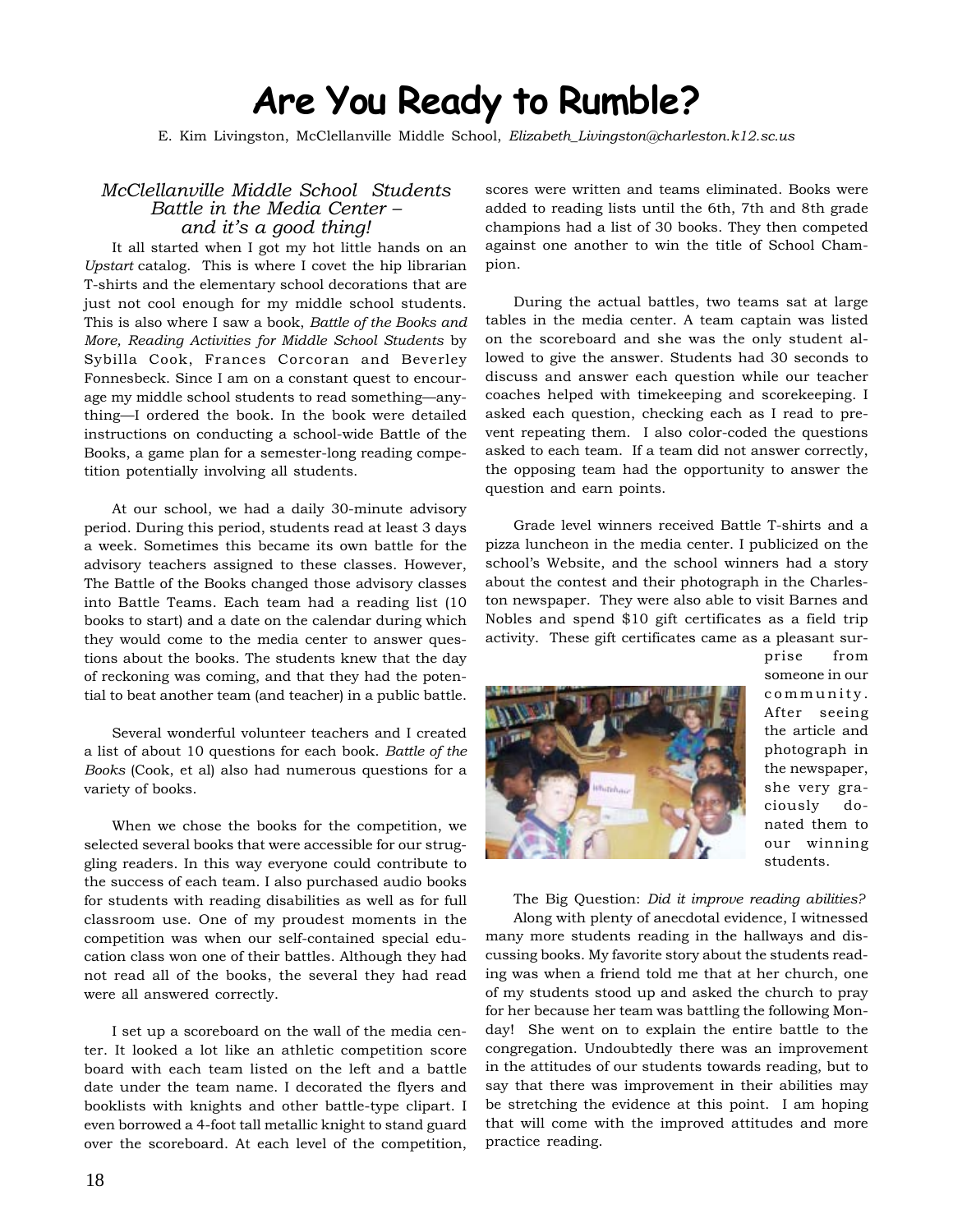We are starting the year off again, and a few changes have been made. Each team visits the media center for an introduction to the battle and a brief discussion of the books with the support of a PowerPoint presentation and LCD projector. We have a brand new book list that supports the curriculum with an emphasis on historical fiction and nonfiction. Each team will have three battles and the total score of the three battles will be calculated to determine the grade-level winner. The grade-level winners will then go on to battle for the school championship. That way, no one is eliminated and all have the opportunity to come from behind if they have had a disappointing beginning. Each student will also have 30 books to read, whether they win or lose their first battle. A Website has also been added to bring a new element of technology to the competition.

So now, reader, *Are You Ready to Rumble?* Our school would love to challenge another school to a battle. If you are interested, e-mail me or check out our booklist at our Battle of the Books page,

*http://mcclellanville.ccsdschools.com*

*Just be ready for a great battle!*

## **WHAT'S IMPORTANT TO OUR EVERYDAY LIFE? READING, YES READING!**

*MEDIA SPECIALISTS*, we need your help in our schools, communities, churches, hospitals, nursing homes, and senior citizens centers. Share your love of books and reading with others to make their lives a little better. We need you to volunteer in your elementary, middle and high schools to encourage reading. A reading club or group will be a great way to help improve students' levels of reading. Teen Read Week is in October and Children's Book Week is in November. Make a child smile with a good story. Reading is a great way for senior citizens to have an outlet other than television. And, don't forget to keep your membership in SCASL active.

> *Blanche F. Fowler, bfowler@dorchester2.k12.sc.us Retirees Section Chair*

# **Return to the Kneecap Biters**

*Greta Flinn, Hodges Elementary School, flinng@gwd50.org*

I have returned to the kneecap biters! I started the first day of school thinking about how cute and little the kids were, by the middle of the day I was thinking how many of the little ones there were, and by the end of the day I was thinking, "What have I done?" I went home and collapsed in exhaustion!

This is my first year back at the elementary level after a five-year stint serving middle and high school students. Somehow, during those five years I had forgotten some of the unique challenges of working in an elementary media center. I had forgotten how close the book shelves are to the floor. I had forgotten the startling number of books circulated in a day and the struggle to get the books shelved. I had forgotten just how hard my germ-phobic tendencies kick in whenever a student sneezes all over me.

The five years I have spent at the middle/high level had also dimmed the memories of the unique rewards gained by working in an elementary media center. I had forgotten just how enthusiastic elementary students are and how willing they are to try things. I had forgotten how much elementary students want to "help". I had forgotten how easily a hug can turn your whole day around.

What strikes me more than the differences, however, are the similarities. Instead of repeating over and over, "no email, no chat, no games", I repeat, "Do you have a spacer?" I am reminding students to sign in. I am helping students find that perfect book. I am promoting a love of reading. I am trying in every way possible to equip my students with the skills they need for the future. I am learning as much from my students as they learn from me.

Inevitability, I am asked which level I like best. To be honest, I really can't say. There are so many rewards and challenges at each level. Storytime fun is the best with elementary students, but so is helping high school students research colleges or careers out of personal interest, and so is doing a web quest with middle school students.

No matter what the level, the library media specialist is the "go-to" person for books, materials, and technology "know how". There is always tons of stuff to do and rarely are two days the same, but even with all the hectic activity, the rewards are worth the effort.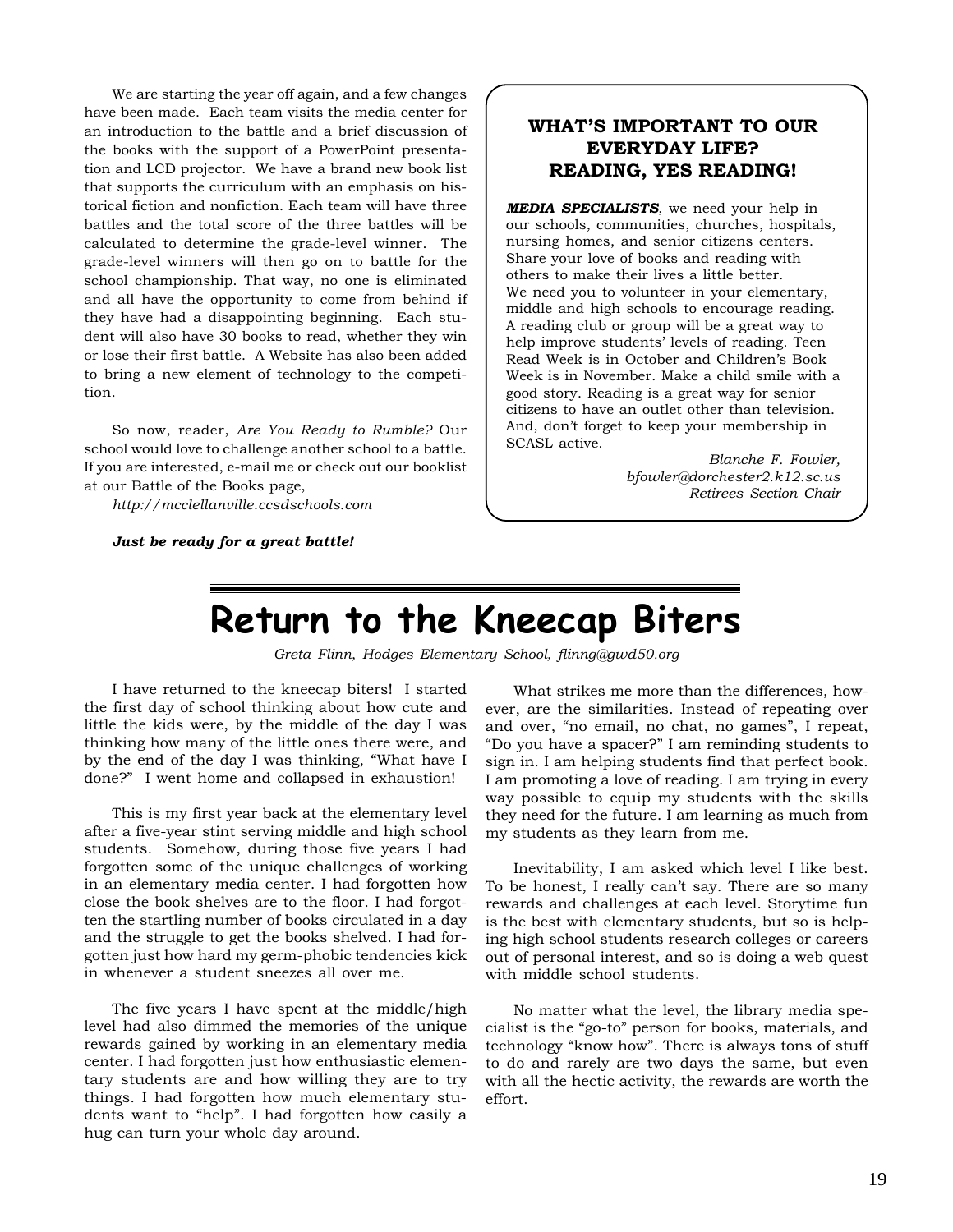# **Fun Stuff in the Library Media Center: Activities to Keep Them Smiling and Hopping**

Amber Keeran, Jesse S. Bobo Elementary, *keeranal@spart6.org*

Tired of the same old reading, writing, and reference skill lessons? Who says PE is the only active class in the school? Spice up your library with fun learning activities that will keep students hopping!

Whether you have a flexible schedule (lucky you!) or a fixed schedule, you can excite students with fun stuff, even if it's only once every six weeks. Scavenger hunts, puzzles and games, and friendly competitions keep kids entertained while they learn those library skills. Once you have them set up – and, when relevant, laminated – you can use them over and over again. Students usually work in groups of two to three, often with only one student "up and about" at a time.

**Scavenger hunts**. There are several ways to do scavenger hunts, from very little preparation to lots of set up necessary. Come up with clues to match the skill you're trying to teach, whether it's finding books in the library on the shelves or in the catalog, using a dictionary, encyclopedia or other reference book, or just finding books on a theme.

Print out the clues on different colored cards or strips. Clues can be as general as "Find a nonfiction book" or as specific as "Find a 636 nonfiction book by Mitchell Smith." Clues might also have a connecting theme, such as a Harry Potter hunt with clues like "Harry is learning magic at Hogwarts. Find a book about magic in the library." Each clue could have an individual letter of the topic on it so that students have a goal to find all the letters to spell the theme.

Clues can be hidden in books so that they are found progressively, though this requires much more set up time for each class. It also works to have one class find the clues and then the next class can put clues back in appropriate books. It is necessary to have enough clues for each group in different books, but after initial preparation, students always have a great time.

Using encyclopedias, almanacs, gazetteers, or dictionaries to look up words that then lead to other clues gives students a fun way to practice using those reference sources. Cards can be hidden within books with clues asking questions about something the students must read. The answer they find would be the word they look up next. With all the possible things to learn in the library, there are nearly as many variations for scavenger hunts as there are words to read!

**Puzzles and games.** Making puzzles or games to fit skills taught can also be fun. Students enjoy word searches and crossword puzzles made "library relevant" with appropriate terminology (and so easy with websites like *www.puzzlemaker.com*) or playing any kind of game related to books.

Design board games or have students design them to learn to distinguish library materials, name facts from stories or recall characters, setting, and plot. Play a version of Pictionary by having students choose a card with a familiar book title (*The Three Bears*, *Rainbow Fish*, or *The Cat in the Hat*, for instance), then "draw" the book while other students try to guess. The winner gets to draw the next picture.

A former colleague made her own Caldecott and Newbery Bingo games with pictures of book covers downloaded from the Internet (an even easier way is to cut up those old Caldecott and Newbery posters!). She made huge bingo cards on 11" x 14" heavy paper with bingo grids and attached the photos of book covers into the spaces. You'll need at least four pictures of each book cover you plan to use so you can mix the cards up. Type the titles on cards and call them out instead of the usual bingo numbers. This can also be done with the South Carolina Book Awards or other awards as well as just favorite titles.

**Other competitions.** Good old-fashioned, friendly competition is always enjoyed. Students can compete to be first to find given words in a dictionary or encyclopedia, or find guide words for a given word, or just find answers to trivia questions using DISCUS or other sources. They can be the first to read and find answers to detail questions for books. Students can get small candies, stickers, or hand stamps for getting the answers. Keeping the competition friendly is the key!

So have fun with those library skills! If the students have to learn them, it might as well be as much fun as possible and that just might keep them using those skills and have them looking forward to their library time!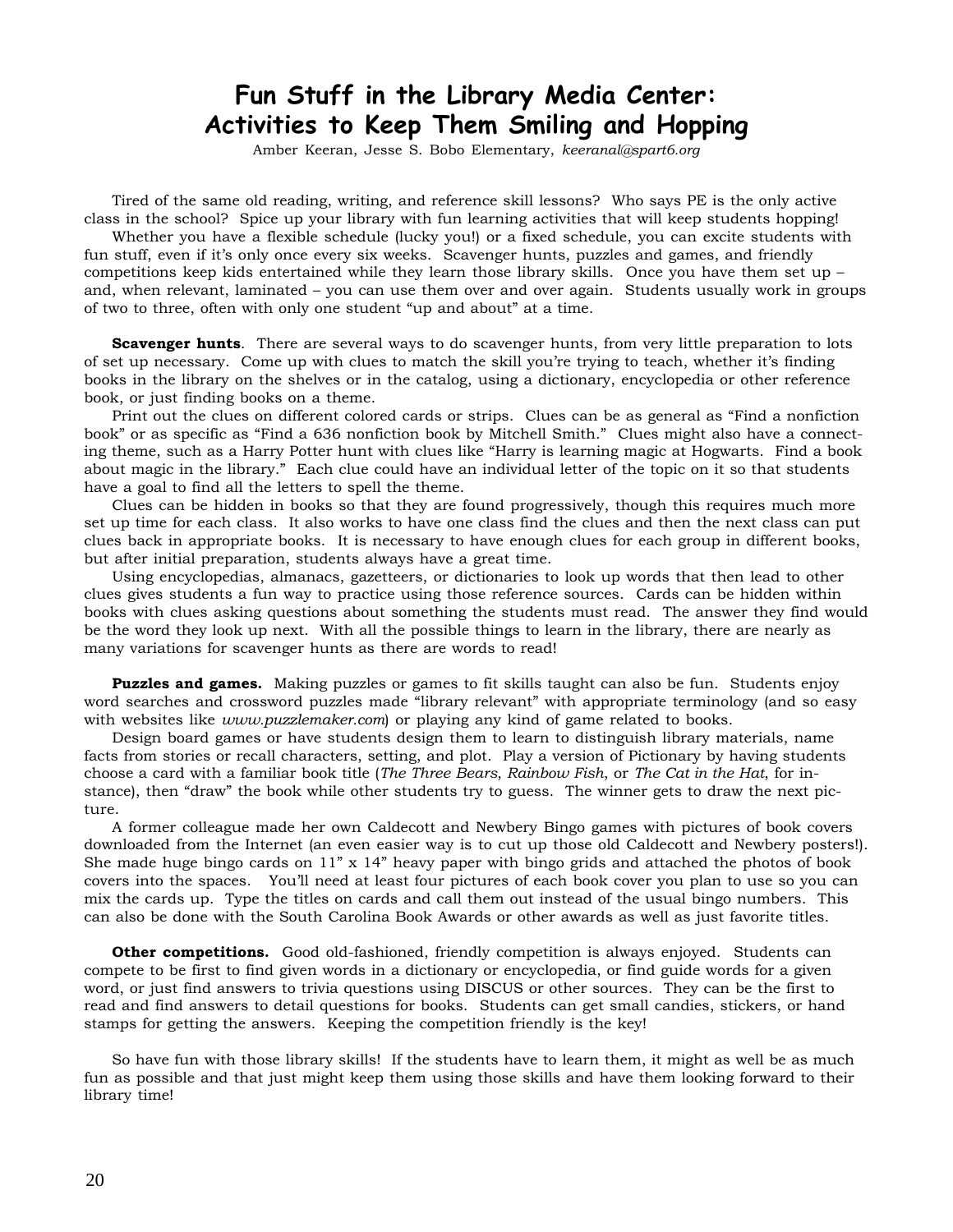# **Every Day Is Earth Day!**

Betsy Long, Doby's Mill Elementary, *longb@kcsd.k12.sc.us*

Most educators plan special activities to go along with Earth Day celebrations in April. Last year, our school began a recycling program and made major efforts to increase our students' awareness of factors that affect our environment. What began as a simple idea to begin recycling white paper at our school snowballed and took on a life of its own. Students and teachers began to brainstorm ideas that could enhance our efforts to become responsible environmental stewards. The skills and attitudes that these activities teach not only benefit our school; they will benefit our world and the world of future generations. The best part, however, is that most of these activities are relatively inexpensive (or free!) and are pretty simple to accomplish. How does the school media specialist fit into all of this? As a communication resource for all parties in your school (through the morning news show, the school Webpage, and school newsletters, among other outlets), you can play a major role in the success of these programs simply by getting the word out and being a positive advocate for environmental awareness.



Students gather in front of their "igloo."

**Recycle and Reuse:** One very simple, free thing that any school can do is collect common household items (that one may normally consider trash) that can easily be transformed into new items. For example, individual classes at my school have used milk jugs to make bird feeders, egg cartons to make science collections, and plastic six-pack holders to create a volleyball net for the playground. In a larger, school-wide project, I collected gallon milk jugs to create an igloo in the Media Center. This went along with our "Winter Wonderland" school theme and provided a "cool" reading area for students. The students really enjoyed watching it be constructed. We had estimation contests to see which class could most closely estimate the number of jugs it would take to complete the igloo (257, just in case you're curious). I'm also collecting empty food boxes for a couple of upcoming projects. Some of these will be

used to make writing journals. Others will be used to study the nutritional content of various popular foods. Of course, we also collect newspapers. These come in handy in numerous ways math lessons, constructing the poles for class teepees, current events projects, and lining the cages of the school's hamsters, rabbits, and guinea pigs.

**Outdoor Environmental Activities:** Several years ago, we were the recipients of an EIA Grant that allowed us to build a butterfly garden behind the media center. Over the years, we have added many features and activities to the traditional garden in order to teach the students more environmentally friendly gardening practices. We have never used pesticides or herbicides in the garden. After all, these chemicals kill butterflies, the very critters we're trying to attract. Instead, we teach the children more eco-friendly methods to cut back on weeds. We use "lasagna gardening," using layers of newspapers to eliminate weeds and enrich our soil. We also received a DHEC Champions of the Environment grant last year that allowed us to plant rain gardens around our storm water drains. These plants serve as filters to the water before it enters the larger water source. This also provides the students a chance to study the water cycle, learn about the rivers that surround our area, and the impact that our actions have on larger water sources. Rain barrels were also purchased with the funds from this grant. By using the harvested rainwater, we eliminate the need to run sprinklers during dry periods. We also began a composting program. The school's "Composting Crew" (which changes every month) collects organic food items from school lunches and maintains the compost tumbler, ensuring that we always have free, healthy soil available for use in the garden and in other school projects. Many of our classes take advantage of this great resource in the spring when they study plants and plant life cycles.

As you can see, there are many simple ideas that you can implement to begin increasing environmental awareness at your school. If you would like any more details about how we accomplished any of the projects described above, please contact me, Betsy Long, at *longb@kcsd.k12.sc.us* or 803-438-4055, ext.1154.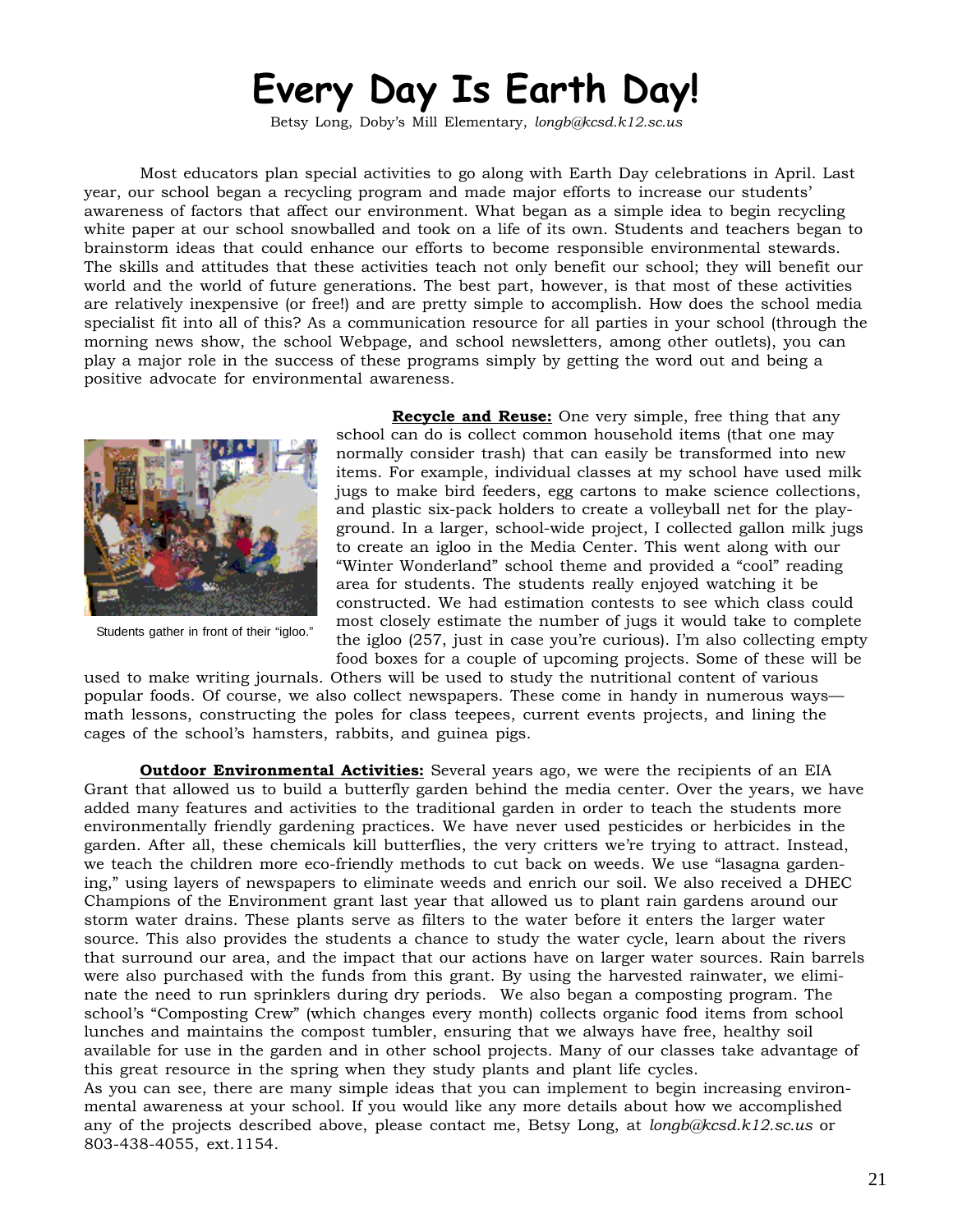*Silhouettes in History Silhouettes in History*

Carol McGrath, Wade Hampton High,*cmcgrath@hampton1.k12.sc.us*

I f you are looking for something to jazz up your school news program and your social studies curriculum, try creating silhouettes in history. Your students will enjoy creating short biographies and they just might learn something in the process.

The idea came from two sessions that I attended during SCASL 2005. First I attended James Bryan's informative session on using historical fiction in the social studies classroom and then I attended Toni Buzzeo's session on collaboration. I purchased Buzzeo's book, *Collaborating to Meet Standards: Teacher/Librarian Partnerships for 7-12* and found a unit called "Civil War Silhouettes". I adapted that unit based on a collaborative partnership with three of my Global Studies teachers to create "Silhouettes in History". We planned the project in the spring of 2005 and I wrote and received funding for a 2005-2006 EIA grant, which we used to purchase the necessary equipment.

The goal of Silhouettes In History is to increase our students' understanding of historical events and time periods through literature and the creation of student produced videos and multimedia projects. The program included three curricular studies: Greek history, World War II, and black history.

In the Greek history project, the students studied Greek history in their Global Studies and English literature classes. They researched Greek mythology in the library and created plays and PowerPoint projects which were presented in each class.

In the World War II project, students selected a fiction book from the library that was set in World War II. After reading their story, they wrote a 2-3 minute monologue that they presented in class from behind a screen. The screen gave even reluctant students the confidence to speak publicly since it provided a small amount of anonymity. The students enjoyed the project and a lively discussion ensued when one student came to sympathize with the Japanese after she read a story about a Japanese girl who became trapped outside of Japan during the war. The teacher stated that the project helped students look deeper than the facts and, in a small way, experience what the war was like.

In the black history project, students selected a person of importance to black history and created a research project based on that person's contribution. After completing the research, students wrote a 3-4 minute monolog n the black history project, students selected a person of importance to black history and created a research project based on that person's contribution. After completing the research, students wrote a 3-4 period and then they were filmed in silhouette. Each student then created a short 2-3 slide PowerPoint introducing their subject. For example, one student chose B. B. King. His first slide had a picture of B. B. King against a background of musical score. His title said B. B. King 1925 – Still Playing. His next two slides showed pictures of him in action and said "music took me from Mississippi to Tennessee and beyond." Then the screen opened to the video of the student actually playing a B. B. King song on his electric guitar. He then launched into his monologue. Each presentation was shown during Black History Month. Our students loved the presentations. They enjoyed trying to guess who the student was and I heard several conversations concerning the information they learned through the monologue. Using the silhouette method helped the students' confidence, allowed them to read their script, and kept the focus on the content and not the student.

You can create your own silhouettes with just a few simple tools. We placed the students behind a screen created from a large sheet of white paper. A light was placed behind the student and the camera was placed in front of the screen so that it recorded the students profile as a shadow on the white paper. The students typed their script in a large font and we taped it to the wall so that they could read their script.

If you have questions, feel free to contact me. This was a fun project and it is a great tool to encourage classroom collaboration. It could be used at other grade levels including elementary schools.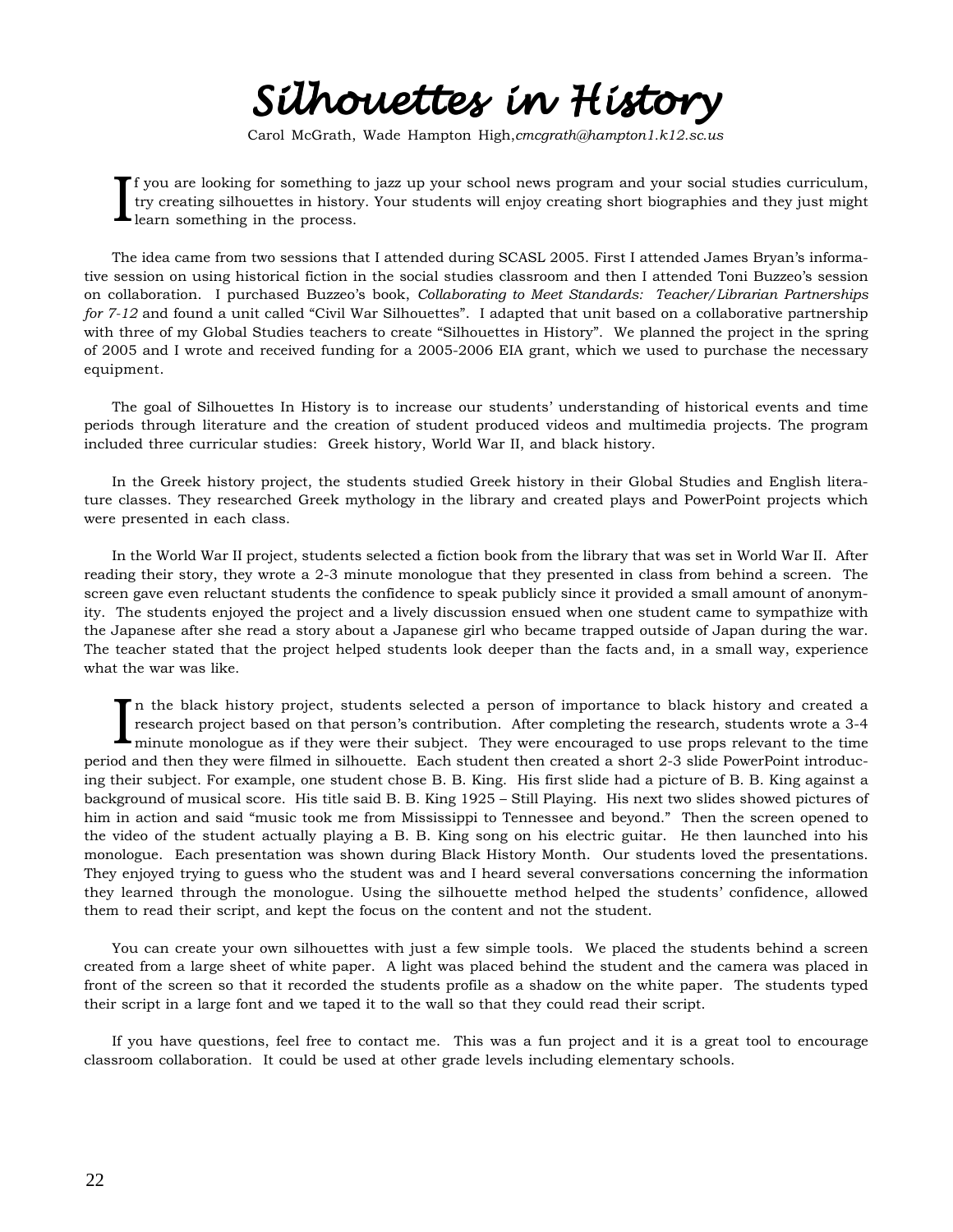## **Lexiles, Accessible Text and the Media Center….**

## **How Media Specialists Can Utilize These to Collaborate With Teachers**

Sharmen Oswald, Gilbert Middle School *soswald@lexington1.net https://www.edline.net/pages/Gilbert\_Middle\_School/Media\_Center*

### **What Are Lexiles and How Are They Determined?**

Lexiles are one tool for matching reader to text and have been around for approximately 15 years. With No Child Left Behind, Lexile measurement of text and reader ability has regained focus as a measure of accountability within the halls of reading and literacy. The Lexile Framework for Reading® is a scientific approach to reading measurement that matches the reader to text. Lexile scores provide a formalized measurement by which students and teachers can track their reading progress, one of the necessary requirements for NCLB funding. This is accomplished by measuring both reader ability and text difficulty utilizing the same scale. Lexile reading levels may also be matched to approximate grade levels. Matching Lexile scores of the reader via MAP and most major standardized tests allows educators to match reader ability to text difficulty, thereby fostering individualized monitoring of student progress.

A Lexile score is determined using two well-established predictors of how difficult a text is to comprehend, *semantic difficulty* (word frequency) and *syntactic complexity* (sentence length). That is, shorter sentence structure or length and less complex words appearing frequently or repetitively in text equals a lower Lexile range. The converse is also true. Text containing longer sentence structure or length with more complex words appearing less frequently equals a higher Lexile range.



| Age                                                   | School<br>Year                                    | Typical Lexile<br>Level                                                                                               |
|-------------------------------------------------------|---------------------------------------------------|-----------------------------------------------------------------------------------------------------------------------|
| 7<br>8<br>9<br>10<br>11<br>12<br>13<br>14<br>15<br>16 | З<br>4<br>5<br>6<br>7<br>8<br>9<br>10<br>11<br>12 | 300-800<br>400-900<br>500-1000<br>600-1100<br>700-1200<br>800-1300<br>900-1400<br>1000-1700<br>1100-1700<br>1200-1700 |
|                                                       |                                                   |                                                                                                                       |

### **Lexile Score Table from** *www.lexile.com*

At this point, many vendors and publishers offer Lexile scores for their books and other materials. Textbook companies are also beginning to Lexile their products to encourage the use of their texts, even though many teachers are supplementing the texts with articles to meet the individual reading needs, since most textbooks are written on levels beyond the students' comprehension abilities for that grade level. For example, I Lexiled the seventh and eighth grade science textbook and was surprised to find that the seventh grade text is  $1100 - 1400L$ , which is approximately a  $10.5 - 11.5$ grade level. The eighth grade textbook is 1200 – 1700L, a grade level of 11.5 – 12>. For even the strongest reading seventh and eighth grade students to comprehend the material presented in each of these texts, the teacher has to work especially hard at dissecting the content for the students or supplement the content with *accessible text* articles that will help to fill in the gaps for students.

| Grade $3 = 300 + 500$   |
|-------------------------|
| Grade $4 = 400 + 500$   |
| Grade $5 = 500 + 500$   |
| Grade $6 = 600 + 500$   |
| Grade $7 = 700 + 500$   |
| Grade $8 = 800 + 500$   |
| Grade $9 = 900 + 500$   |
| Grade $10 = 1000 + 500$ |

**Matching Scores to Grades** To more easily remember how Lexile scores match to grade levels, consult the table. The same memory device can be used for the remaining grades.

When reader and text Lexiles match, the reader is targeted at a 75% comprehension rate, not too difficult to be frustrating but difficult enough to challenge and encourage reading progress. Typical Lexile ranges are 200L, text for a beginning reader, to 1700L, text for an advanced reader.

*(Continued next page.)*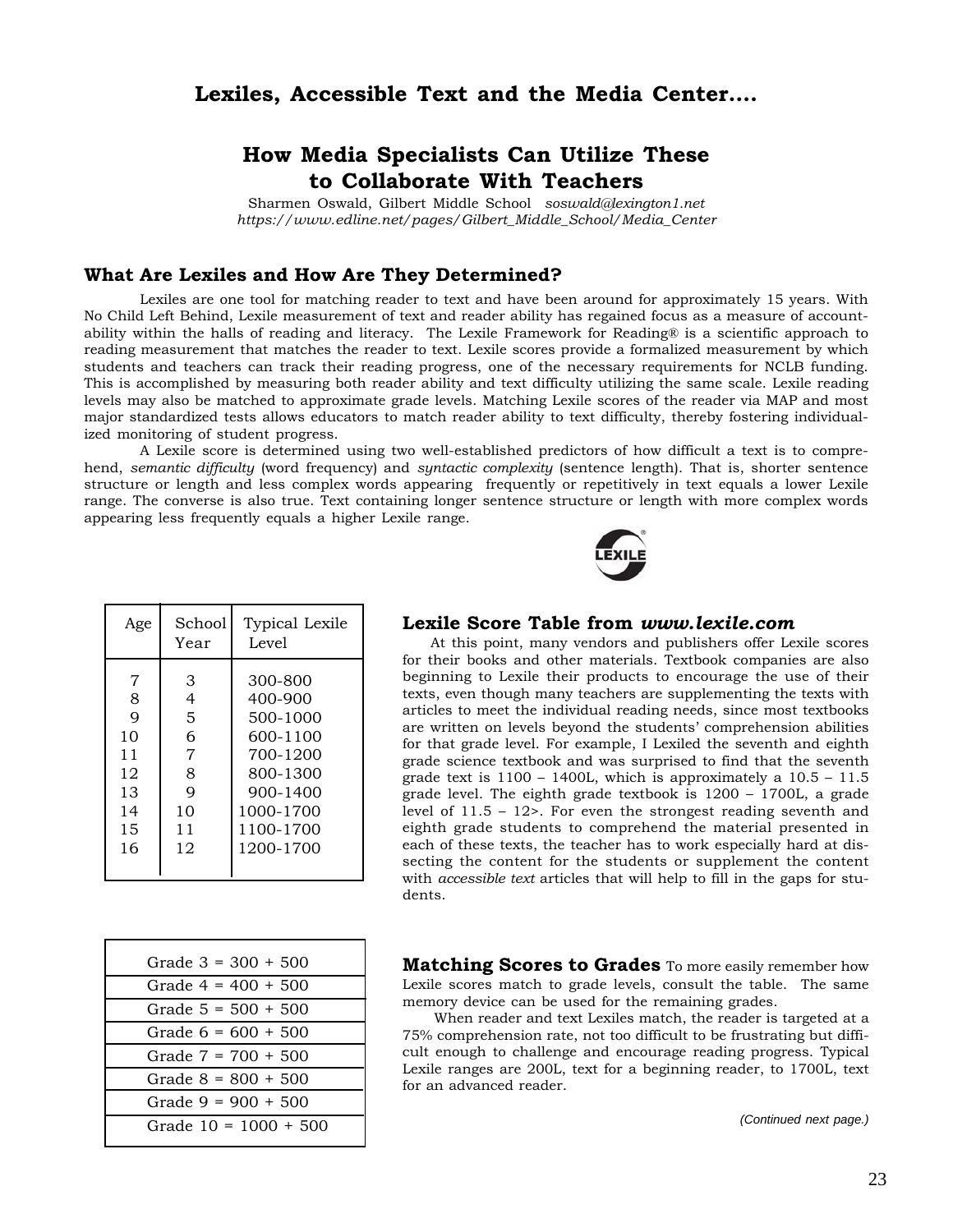### **What is Accessible Text**

Bridging the gap between the textbook and content-specific reading material that can be comprehended by the student is one area that can be addressed by the Media Specialist. Accessible text is usually of high interest, not from a textbook, interesting to read (and therefore, is sometimes selected by the student himself), timely, well-written and often short so that it may be read in one sitting. In her book *Do I Really Need to Teach Reading*, Cris Tovani sites four reasons to use accessible text: to supplement the textbook, to add rigor to the classroom, to reach reluctant readers, and to build background knowledge. Building background knowledge is especially helpful in and is a necessary component of research. Before beginning research, I like to "pre-search" by having a shared reading of an accessible text article with the students. This way all students begin the research opportunity with the same background knowledge and are on the same page, figuratively speaking.

*Best Practice in Education* cautions about using the textbook as the one and only source when teaching; rather, we are to utilize the textbook as a springboard. If we are springing *from* the textbook we must spring *to* something. I suggest we spring to accessible text articles.

### **Where to Find Accessible Text Articles**

An excellent source I use for accessible text articles is DISCUS and specifically SIRS Knowledge Source within DISCUS. SIRS' editorially assigned reading levels take into account subject matter, depth of coverage and the Flesch Reading Ease scale in addition to the more formalized Lexile measurement. The SIRS Advanced Search feature allows users to sort results by relevance, date or Lexile score in ascending or descending order. Additionally, students, teachers or Media Specialists may limit the search results to a particular Lexile range. I believe this is where we as professional information specialists can be instrumental in bridging the gap for the teachers between the textbook and reading material that is matched to the reader. Hence, our opportunity to collaborate on a level that demonstrates our expertise, helps the teacher and first and foremost benefits the student.

Recently, I had a passing conversation with a seventh grade social studies teacher who informed me that she would be teaching in our After-School Program. She was concerned because she had just seen her students MAP reading scores, which were very low. The teacher did not know what she could do with them that would meet the English language arts and social studies standards with her students operating on such a low level. After looking at the standards together and closely scrutinizing her students' MAP scores, we determined that accessible text articles on the subject "ecology" would be a good start for these students and would address standards in both content areas. We were able to find 22 articles in SIRS Knowledge Source on the topic "ecology" lexiled from 400L to 900L. The strategy we proposed then became to match reader to text, using the MAP score and the Lexile score for the articles. Eventually, the students will come to the Media Center and search for their own articles within their Lexile ranges based on information they have about their MAP scores. Their teacher will have formulized documentation concerning how she has been able to move them up in their reading.

### **A Caution about Lexiles**

As is often the case with a new or emerging idea for measuring readability, there should be a balance. The Lexile Framework for Reading® is one tool for measuring the readability of text and many of the test preparation companies are using this measurement in their test score reporting. Lexile should be considered with other measures and not as the only tool. Also, as is noted in the example below. some texts are difficult to analyze because The Lexile Framework for Reading® looks at the syntax and the semantics of the piece. Consider the Gary Paulsen example from *How Angel Peterson Got His Name*.

*He did smell like chicken manure, but even so, fourteen miles down a highway on a skateboard…..*

 *I figured he hitchhiked back and caught a ride on a chicken truck. Orvis thought he just went a little way out of town and then hitchhiked back.*

 *But somebody on the sidewalk in Hutchinson had taken a picture of him catching the back of the chicken truck. In the background is a perfectly clear picture of Hutchinson Hardware.*

 *And because Wayne has the worst luck in the world and fame always has a price, the picture appeared on the front page of the Hutchinson Clarion under the headline:*

### **Wild Kids Catch Ride**

 *Wayne's father saw the paper and took Wayne and his skateboard out into the garage and broke the skateboard. Wayne swore it was over his head but there wasn't a mark there, while he had trouble sitting down for nearly a week.*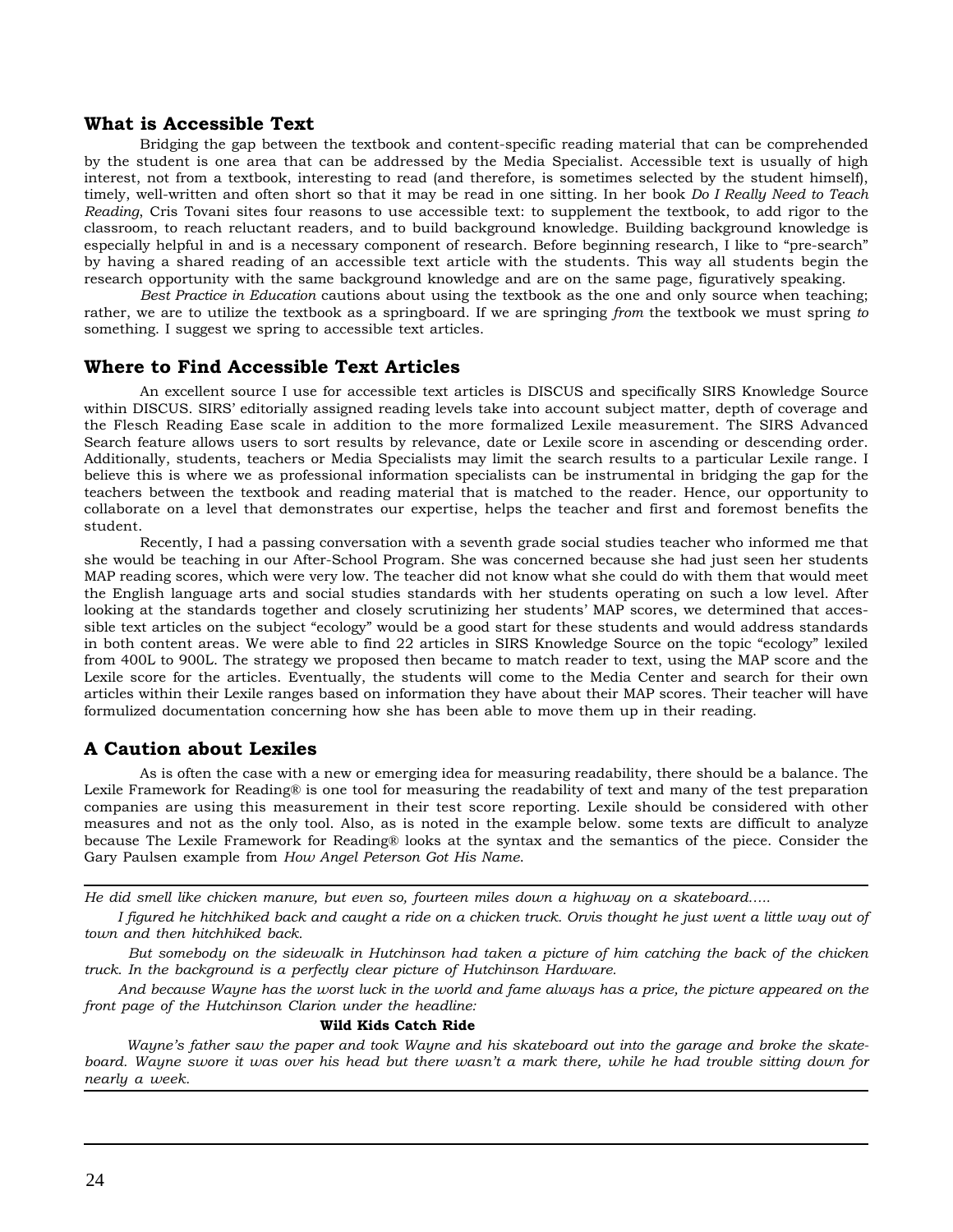This Gary Paulsen piece is Lexiled at 1080, which is a reading level of  $9<sup>th</sup> - 10<sup>th</sup>$  grade year, clearly not that high. Primarily because the syntax is complex, this piece is Lexiled at a much higher level than its interest level of  $6<sup>th</sup>$  –  $8<sup>th</sup>$  grade year. As many of you know, Gary Paulsen's writing style is just that, complex syntactic sentence structure balanced with less complex semantics or vocabulary and word frequency. I actually used *How Angel Peterson Got His Name* as a read-aloud with a co-taught class, which is comprised of students who score Below Basic on PACT, to demonstrate Paulsen's writing style. I was able to point out using the Lexile Analizer® how Paulsen's writing is Lexiled at a much higher level than its interest level because of his complex sentence structure. These students were impressed with themselves that they were reading a piece Lexiled at 1080!

As Media Specialists we can be the door through which teachers enter to have a grasp on using Lexiled articles in their classrooms to support their textbooks and curriculum. We can also be our students' teachers to model for them how to locate Lexiled articles within their reading ranges.

### **Works Cited**

Allen, Janet. *On the Same Page,* 2002

- Harvey, Stephanie. *Nonfiction Matters,* 1998
- Daniels, Harvey and Zemelman, Steven. *Subjects Matter. Every Teacher's Guide to Content-Area*
- *Reading,* 2004 Daniels, Harvey and Zemelman, Steven. *Best Practice. New Standards for Teaching and Learning in America's Schools,* 1998

The Lexile Framework for Reading. Matching Readers to Text

*<http://www.lexile.comEntrancePageFlash.html?>* Paulsen, Gary. *How Angel Peterson Got His Name,* 2003

The South Carolina State Library

 <*http://statelibrary.sc.gov/*> Tovani, Cris. *Do I Really Have to Teach Reading?,* 2004

*Join SCASL Listserv Join and be part of the and be part of conversation! conversation!*

## *Lunchible* **Things I Have Learned While in a School Library**

Mary Dorkewitz, North Charleston High, *mary\_dorkewitz@charleston.k12.sc.us*

My really old Funk & Wagnall dictionary defines the word "lunch" as "a light meal between other meals, as between breakfast and dinner." Lunch is not really a word we librarians know or relish. Lunch in a high school is just that brief period between other longer periods during the school day. It is that daily moment of time that can give us lots of activity and also a lot of grief.

So many of our clientele just seem to think that this is just some time they can kill in the library. We require that our visitors have a written pass to enter our sacred territory. Of course, when you ask for a pass, the looks of incredibility on these faces is a Kodak moment. They usually respond, "I have to have a pass? It's my lunch period." It's like they have never heard of any rules. And you know how we keepers of books like our rules.

My favorite student response when queried about a pass is: "But I'm a senior." My response has been lately that now I am considered a senior citizen and I still have to have passes when attending different functions. When will these young whippersnappers ever learn? We do forgive these lapses in memory at the beginning of the year but, as October begins, we insist that our lunch buddies have passes.

I really like what teachers say when asking for something during "lunch:" "I hate to bother you during your lunch but…" Of course, to keep good public relations you will graciously assist them.

So I guess you need to remember:

- 1. Do not expect to eat lunch at lunchtime. That will not happen.
- 2. Always have easy-to-consume food.
- 3. Make sure you set your rules and hold firm.
- 4. Do not let your LMC become party central during lunch periods.
- 5. Insist on a pass and that each student sign in.
- 6. Teachers know no bounds. They assume you are free 24/7.
- 7. Expect the unexpected!

### *Happy lunchtime!*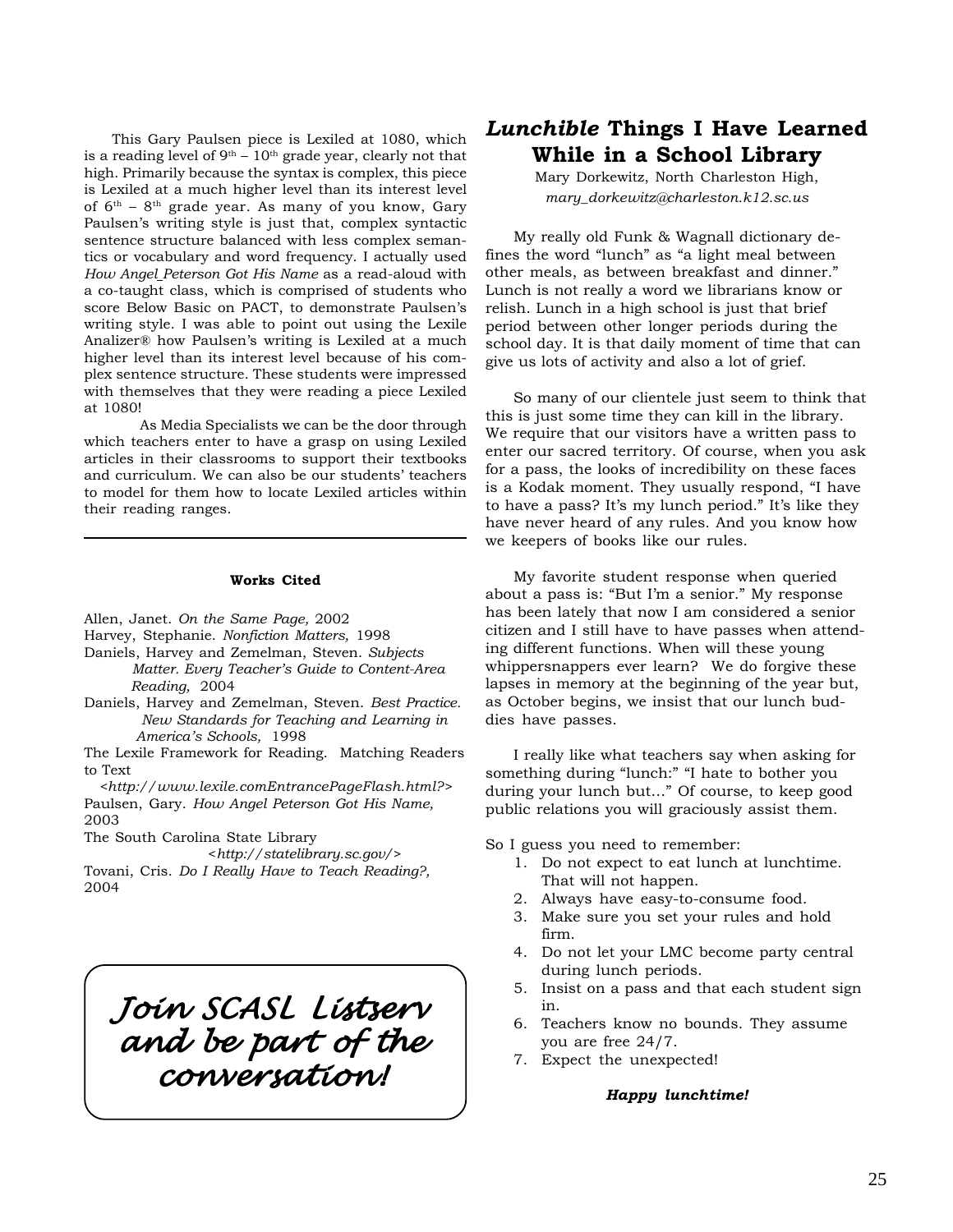## *The Value of the Regional Network*

*The Regional Network is a key component of the SCASL and is the main source of communication and information throughout the state. We asked three members who have been District Coordinators for many years what the network has meant to them. Here is what they had to say.*

I moved to South Carolina in 1993 from Houston, Texas, and virtually began a whole new career. I had worked in public education in Texas for thirteen years both as a classroom teacher and media specialist and over the years developed a wonderful network of friends and coworkers through the Texas Library Association. Moving to a new state and starting the process over was intimidating and humbling. Some of the first media specialists I met in South Carolina included Frankie O'Neal, Sheila Oliver, Peggy McQuade, and Ann White. They and many more made me welcome. I was quickly introduced and embraced by SCASL and for a second time in my career have made great lifelong friends in a library organization. Thank you very much, SCASL!

*Sue Fitzgerald, Dorman High School, Region 1B Coordinator*

I feel that if you are going to belong to an organization, you should participate. I enjoy being the regional rep because I know all the news as it becomes available. In Berkeley County, I am one of the more experienced media specialists and I feel responsible for disseminating the information to my fellow media specialists, especially the new folks. In the statewide organization I am VERY new to the profession of being a media specialist —this is my 9th year. I am not comfortable in running for a state office in our organization and the book award committees are too time-consuming for me right now. I can participate by being a member of the Regional Network. Our organization has grown so large that we need a system of contacting all members. The Regional Network is that system.

My participation as a Regional Contact has helped me in making contacts and friendships in other districts. Everyone is busy—just make a little time for your profession and get involved!

> *V. Lynne Dubay, J.K. Gourdin Elementary, Region 9B Coordinator*

I think one of the benefits of the network is the ongoing contact with surrounding regions. We're able to query the surrounding districts for differences in policies or "How do you do this? What do you do in this situation?" We not only have person-to-person contact with the district contacts but also with the individual media specialists. LMS's feel comfortable contacting the regional coordinator.

> *Harriet Pauling, Fairfield Middle School, Region 4A Coordinator*

# *Regional News*

## **Region 1A.**

**Anderson. District 1.** For the first time Anderson School District One named a media specialist as District Teacher of the Year. Congratulations to **Monique German**, Powdersville Middle School, for this honor. **Monique** and **Deborah Walker**, Concrete Primary School, also received EIA grants for their schools. Monique has also been awarded a \$6000 grant. \* New this year are **Karen Cunningham** at Wren High and **Kristen Jeffcoat** at Wren Middle. **District 3.** Crescent High media specialist **Deborah Jordan**, and English teacher **Joy Brady,** received an EIA teacher grant in the amount of \$4000 to launch the CHS Readers Book Club. **District 5. Vivian Hart** has replaced **Charlotte Bryant** as library media specialist at Westside High School. **Oconee County.** New LMS are **Chrissy Robinson** who joins **Deborah Neil** at Seneca High School, and **Lisa Martin** at West-Oak High School. **Jennifer Cox** joins the faculty at Oakway Middle School

## **Region 1B.**

**Greenville County. Susan Dicey**, Southside High, was awarded three grants this past year: a \$6,000 EIA grant entitled "Hip Hop Poetry", an Alliance for Quality Education grant to implement a student newspaper, and a Donors Choose grant for books to use in summer reading. \* **Patty Bynum,** League Academy**,** received a grant entitled "Turning on Turnedoff Readers" to assist students reading below grade level in four literature classes in a multitude of ways. **\* Pam Baker,** Ellen Woodside Elementary was part of a team that was awarded a \$1498.79 school-wide mini grant from the Alliance for Quality Education. The project, *Butterflies, Birds and Building Bilingual Bridges,* will enable English as a Second Language students to improve their English language arts skills. \* In September, a dedication drop-in was held at Sara Collins Elementary in memory of **Robbie Van Pelt**. The Greenville Council of Media Specialists has set up an annual school library grant in her memory and purchased an original artwork by Chris Soentpiet. It is from Mary Bradley's book titled, *More Than Anything Else* and will be placed at the Instructional Materials Center. The Greenville County School Board has approved the naming of the Instructional Materials Center in her honor also. **\* Marilyn Heath** and **Wanda Khia,** Greer Middle, and their students raised \$1200 through Scholastic's "One for Books" program and is donating it to Nichols Elementary School in Biloxi, Mississippi who lost everything in their media center; the school was only a year old when a ten foot wave went through. **\*** Author **Marion Blumenthal Lazan** will be in South Carolina in Feburary and visit **Sandy Bailey**, Northwest middle, **Paula Shaw¸** Hillcrest Middle and **Pat Hensley,** Mauldin HS Spcl. Ed. **\* Dr. George Frein**, who is active in the Chautauqua summer drama/impersonations program in Greenville, did a dramatic presentation for **League Academy** sixth grade language arts students in September. \* At Monaview Elementary, **Jennifer Kauffman,** media specialist, hosted **Carol Crane** in October whose new book, *D is for Dancing Dragon* , is now available. **Spartanburg County.** At the annual fall mini-conference run by the Media Specialists of Spartanburg County (MSSC) authors **Kate Salley Palmer** and **Melinda Long** were among guest speakers. **Spartanburg 6. Joyce Dillard**, Gable Middle School, received a school EIA grant for \$6000 to purchase audio books along with equipment to use as listening centers. The grant was called "Can You Hear Me Now?" \* **Sue Fitzgerald**, Dorman High School media specialist, re-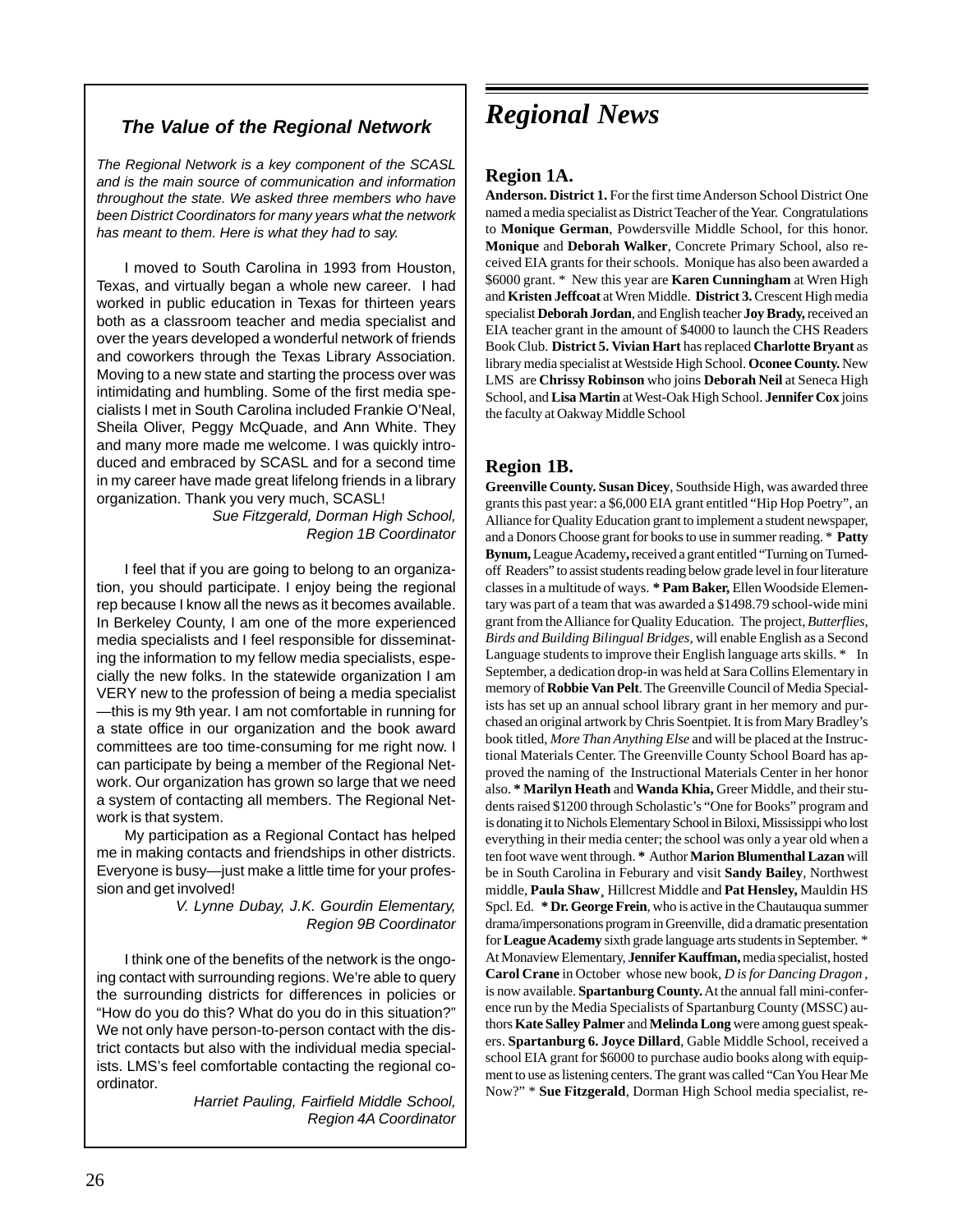

## *Frankie O'Neal, Director of Regional Network*

ceived a Wal-Mart grant to purchase iPods and ebooks for the DHS collection. **Spartanburg 5. Jill Wright**, the new media specialist at Beech Springs Intermediate School is in her 7th year with District Five. **Judy Parham**, James F. Byrnes High School, received the 2005-2006 Ann White Award for Spartanburg County.

## **Region 2**

**Abbeville County.** Abbeville High School media specialist **Susan Keaton** awarded a unit grant that, along with collaboration with the Abbeville County Library system, enabled her to host author **Sharon Draper.** \* **Nancy Taylor** is now at John C. Calhoun Elementary School.

## **Region 4A**

**Lexington One.** There are two new schools this year. **D'Etta Broam** is the media specialist at Pleasant Hill Elementary and **Kim Blankenbeckler** is the media specialist at Pleasant Hill Middle. **Susan Cathey** is now at Midway Elementary and **Nancy Self** is at White Knoll Middle. New to the district are **Terri Catalano** at White Knoll Elementary, **Joi Jones** at Saxe Gotha Elementary, and **Nancy Carswell** at Pelion Elementary. Congratulations to Fairfield County and Lexington District 3 (Batesburg-Leesville) with100% SCASL membership. **Lexington 4:** New LMS's are **Megan Cantrell** at Sandhills Elementary and **Debra Morgan** serving two schools-Swansea Primary and Mack Elementary.

### **Region 5A.**

**Aiken County.** New LMS's are **Traci Lynn Nelson,** Aiken Elementary, **Marcie Burnip**, North Augusta Elementary, **Marcia Kalayjian** , Midland Valley High , **Jennifer Pinckney**, Gloverville Elementary, **Deidre Ellen Ford**, Redcliffe Elementary, and **Michelle Wells,** Clearwater Elementary. Three LMS's are in new positions: **Malynda Young,** Aiken High School, **Jill Busbee**, Belvedere Elementary, and **Kathy Kinard,** Warrenville Elementary. \* **Liz Knapp,** Mossy Creek Elementary, hosted **Linda Hawkins**, author of *Catering for Children*, *Alexander and the Great Food Fight*, and *Alexander and the Great Food Feud*. **Traci Nelson** hosted Amadeus the Traveling Dog and his owner in October. Amadeus has written three books for children. He and his owner did a program for first and second grade children.

### **Region 5B.**

**Orangeburg 4. Samantha McManus** is now at Hunter-Kinard-Tyler School. **Helen Chao** takes her place at Orangeburg-Wilkinson High. **Lakeshia Darby** is at Whittaker Elementary School. **Alfie Allen** is at Dover Elementary. **Robin Shuler** is at Marshall Elementary. **Laura Adicks** is at Sheridan Elementary.

### **Region 6.**

**Kershaw County.** Personnel Changes: **Paula Bordner** moved from Midway Elementary to Blaney Elementary. **Alice Brice** moved from Baron DeKalb Elementary to Midway Elementary. **Teresa Freier** moved from Bethune Elementary to Camden High. **Susan Prettyman** moved from Camden High to Camden Middle. **Jean Robison** is the new media specialist at Baron DeKalb Elementary. **Anne Lemieux** is the new media

specialist at Lugoff-Elgin Middle School. **Mickey Blankenship** is the new media specialist at Pine Tree Hill Elementary. **Lawrence Snyder** is the new media specialist at Bethune Elementary School. **\* Cindy Sparks**, North Central Middle School, received an EIA Teacher Grant for \$2,000 to support efforts to improve classroom teaching practices and procedures. **Sumter County.** District Two. **Molly Schock** is the LMS at R.E. Davis Elementary. \* **Laura Diggs** transferred to Mayewood, and **Cindy Howell** retired from Mayewood. **Carolyn Buckner**, Ebenezer Middle, received a teacher-researcher grant from the Santee-Wateree Writing Project entitled: "Graphic Novels: A Book Length Comic" \* **District 17.** New library media specialists are **Jane Ferguson**, Alice Drive Elementary School and **Kenneth Singleton**, Kingsbury Elementary School. Two middle schools were awarded National Humanities "We The People" Bookshelf Grants: Chestnut Oaks Middle School, **Randa Edmunds**, LMS, and Bates Middle School, **Anita Vaughn**, LMS.

### **Region 7.**

**Chesterfield.Tonette Hill** is LMS at Chesterfield-Ruby Middle School. **Bonnie Middleton**, McBee Elementary, has her students involved in a essay contest sponsored by Nestle. The contest was for K-6 grades and they must write essays describing " Why Reading is Important to Me". McBee was selected as one of four schools across the nation as semifinalists. Each of the four will hold a bake sale where all the products must be made with Nestle Toll House Morsels. The two schools who raise the most money will be selected as finalists. Grand prize is \$25,000 for the library with a runner-up prize of \$10,000 for the library. **Darlington.** Hartsville Middle and Darlington Middle built new schools with new media centers. Spaulding Middle School got a new media center through renovations. New to the district are: **Melanie Jackson,** Brockington Elementary Magnet School for Science and Technology, **Brenda Ladson,** Darlington Middle, **Ellyn Parsons**, Hartsville High, **Vickie Joye,** Lamar Elementary, **LaSandra Grimsley,** Pate Elementary, and **Diane Rivers,** Thornwell School for the Arts. **Elizabeth Kirven** transferred to the main library at Darlington High School. **Bonnie Byrd, Linda Stanton** and **Betty Jo Coker** retired last spring. **Florence 1. Susan Jenkins** is the new media specialist at Royall Elementary, following **Betty Anne Smith**'s retirement this year. New are **Vickie Brown** at Briggs Elementary and **Sandy Coward** at West Florence High School. **Cliff Hintson** and **Marsha Humphries** have moved to other districts in our state.

### **Region 8.**

**Horry. Brenda Little** and media assistant, **Gail DuPuis** are at Ocean Bay Elementary, the new school in Myrtle Beach. \* **Nancy Nelson** reports that Carolina Forest High School hosted local author **Ted L. Gragg.** His visit was sponsored by the CFHS Library Media Club. He also spoke to a creative writing class about his book publishing experience. **Georgetown.** New media specialists are **Rebecca Adams**, McDonald Elementary, and **Elizabeth Moss** at Sampit Elementary. **Williamsburg. Judy Morris** has returned as media specialist to W. M. Anderson Primary. **Robinette Whitaker** is the new library media assistant at Kingstree Elementary. **Rhoda Coleman**, media specialist at Cades-Hebron Elementary is interning with **Elaine Culick**, media specialist at Kingstree Elementary.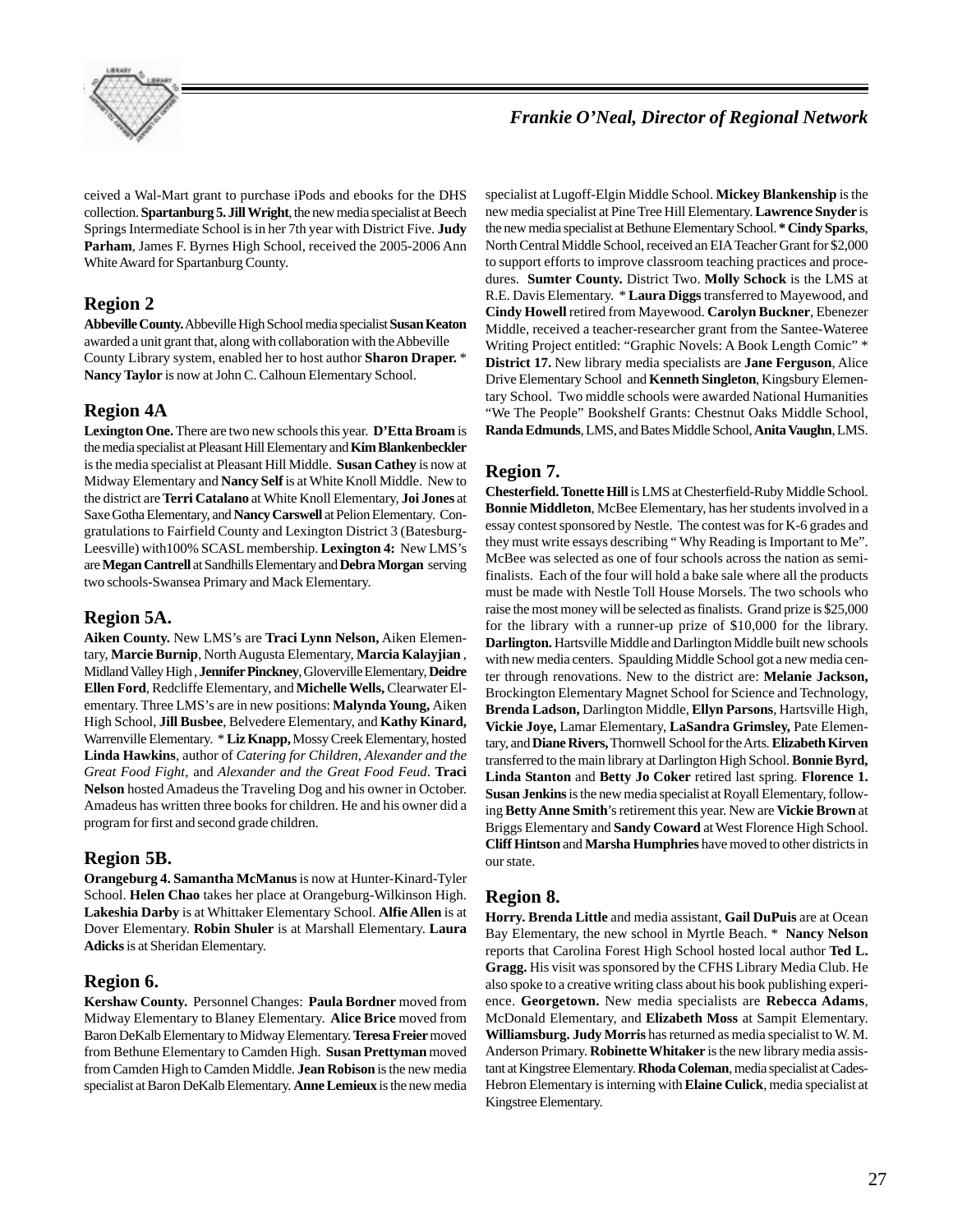## **Region 9B.**

**Dorchester 2.** Rollings Middle School of the Arts had a Book Bistro in the media center for Teen Reed Week. Students were treated to lemonade and cookies while listening to quiet music and reading their books. **Berkeley.** Berkeley County Media Coordinator **Joe Myers** announced after much hard work and diligence BCSD has achieved a budget of \$25.00 per student per fiscal year. The media specialists are busy improving their collections and working with teachers to select new materials to correlate with the curriculum. \* Timberland High School media specialists **Donna Rodin** and **Sue Coleman** hosted the Berkeley County Media Association meeting in September with storyteller **Tim Lowry** as guest speaker. They were very happy to have the English teachers in attendance! \* **Sue Coleman** received items from her wish list from the *Prudential Carolina Real Estate 2006 School Wish List Project*. \* College Park Middle School opened its newly-renovated library this year. Media specialist **Eileen Joyce** reports that library activities are back in full swing beginning with the re-opened *Corners of the World Reading Café*.

### **Region 10.**

**Hampton District 1**. Wade Hampton High School media specialist **Carole McGrath** received both an EIA Award and a Palmetto Electric Grant totaling \$7000 for a collaborative project called T-N-T. Students will be reading fiction, researching teen issues, and creating public service announcements. **Hampton District 2. Kendra Thacker** is the media specialist at Estill Middle School.

> **Reading Counts at Fairfield Central High School during Teen Read Week…**



To celebrate "reading for the fun of it", Michal Hope Brandon and Catherine Beale, media specialists at Fairfield Central High School, hosted a book club lunch during their two lunch periods on Wednesday, October 18th. Students who attended were able to participate in a book pass (20 seconds per title) and they created banners promoting reading and Teen Read Week. The book pass included some of this year's *Young Adult* and *Junior* book award nominees as well as graphic novels and other fiction titles. After the book pass, students discussed the titles they really enjoyed and new titles they will be checking out in the future. Each student left the lunch with at least one new book to check out! Fairfield Central's Griffins know that reading really counts!!!

## **Horry Distance Education Learning Center Recognized as Best in State!**

The Horry Distance Education Learning Center (DELC) serving Horry County School District has been named DELC of the Year for 2005-2006. The award, which is given annually by SC ETV and the SC Department of Education (SDE), was announced August 18 at SC ETV's Annual DELC Conference. David Bell, the Center Administrator, and Connie Rogers, the DELC Operator, were selected for this honor from among the 35 DELC's around the state. Criteria for selection include program promotion, utilization of televised instructional opportunities, and services for K-12 students and school district staff. This past school year, David designed and moved into a new DELC facility. The DELC is part of Horry's new Academy for Technology and Academics located outside of Conway, S.C. The Horry DELC has always been a leader in video production that includes producing various programs for the schools local cable channel and video streaming to the community. The Horry DELC local productions include *Homework TV, Inside Horry County Schools, Lunchible Things I Have Learned While in a School Library,* and *Education New Parents Can Use*. David, who also acts as the District Coordinator for Media Services, is a media specialist leader for the state and has received several awards for his accomplishments. Congratulations Horry County for recognition well deserved!!

For details:

*<http://www.myetv.org/education/StreamLineSC/images/DELCConferencePics200>*

*<http://www.myetv.org/education/ streamlinesc/index.cfm>*

## **A bright idea . . .**

In Greenville, students at Woodmont High were encouraged to "Reach In and Free a Banned Book"during our celebration of Banned Book Week. All the titles in our library media center that have been on banned or challenged booklists were placed in a jail for the week. Students were able to reach between the bars to free an imprisoned book. On each book we taped an "It's your ticket to freedom" ticket. Any student who checked out one of the books was able to trade the ticket in for a small treat. The display was a big success. Not only did we circulate forty of the titles last week, we were also given the chance to talk to students about the purpose of Banned Book Week.

Sandra Brundage Kelly Knight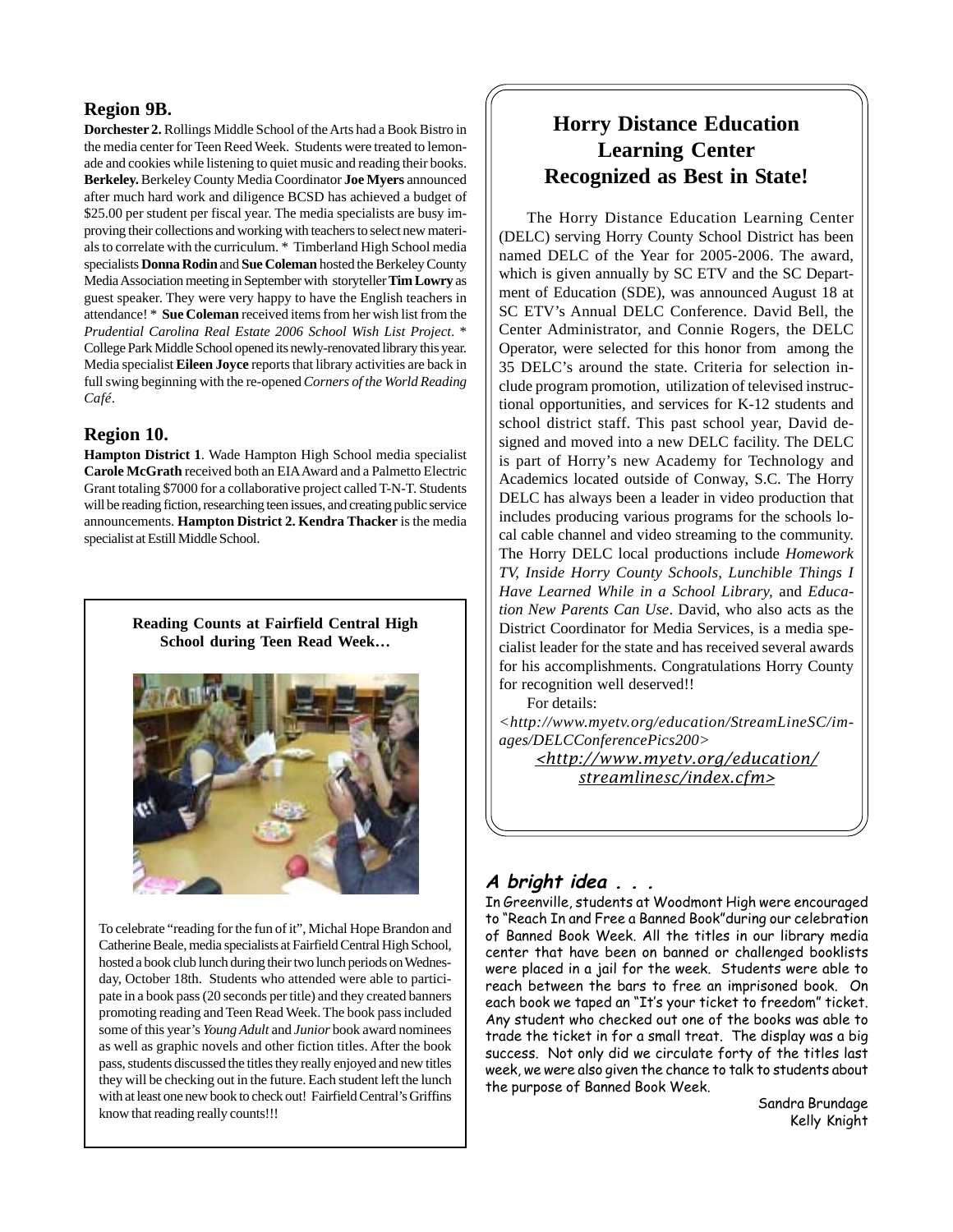## **In Horry County:**



On October 3, Ted Gragg spoke with students and teachers in the media center at Carolina Forest High in Myrtle Beach about his new novel *Puma*. The event was sponsored by the Library Media Club. Junior Christine Williams won a signed copy of his novel and also got to meet him. Nancy Nelson is the media specialist.

# **RCPL Expands Online Resources**



**Listening Made Easy**. Now book lovers without their own MP3 players can enjoy *Playaways*, the first self-playing digital audiobook, now available at the Richland County Public Library. Users can experience digital sound from a lightweight player with eight simple but-

tons. No cassettes. No CDs. No downloads. They just check it out and hit play. There's nothing to do but listen. Playaways are listed on the Book Buzz section of the library's Web site,

*http://www.richland.lib.sc.us/bookbuzz/ audiobooks.cfm* and the new titles are also featured on the 1431 New Arrivals page (near the bottom of the home page at *http:// www.richland.lib.sc.us/*

**Reading Suggestions Made Simple**. Check out *NextReads*, one of the library's newest online resources, and receive free reading suggestions by e-mail! Choose from a number of fiction and nonfiction categories to customize your Richland County Public Library NextReads e-newsletters. The service is free, and you'll receive a confirmation e-mail and the current issue of the e-newsletters you selected.

> Padgett S. Lewis, RCPL, *PLewis@richland.lib.sc.us*

## *Vital Statistics*



### *Marriages*

Paige Sandifer, Orchard Park Elementary, was married this summer and is now Paige Price.

Laura Trippe Shelton, Anderson Mill Elementary, was married to Daniel Yarborough Shelton III in July.

### *Births*

Liz Herlong , Lake View High School, welcomed a son, Robert Kason, in October.

Angie Ferguson, Cherokee Trail Elementary, welcomed a new baby, Thomas, in September.

### *Deaths*

Sympathy is extended to the family of Donna Tolar who passed away in July. She was media specialist at The Technology Center in Orangeburg.

Sympathy is extended to Shannon Wham on the recent death of his beloved grandfather.

## **Honors**

**Krissie Taylor** is the Teacher of the Year at Gilbert Primary School, Lexington One.

The Board of Directors of the South Carolina Independent School Association (SCISA) has named **Marci Fletcher Yates** to the 2006-2007 Master Teacher Class. This honor recognizes the teachers for their excellent work with students as well as the ability to share with colleagues. The Master Teacher designation is the highest teaching honor presented by the association. Marci is the Media Specialist at Mason Preparatory School in Charleston. Congratulations to Marci!!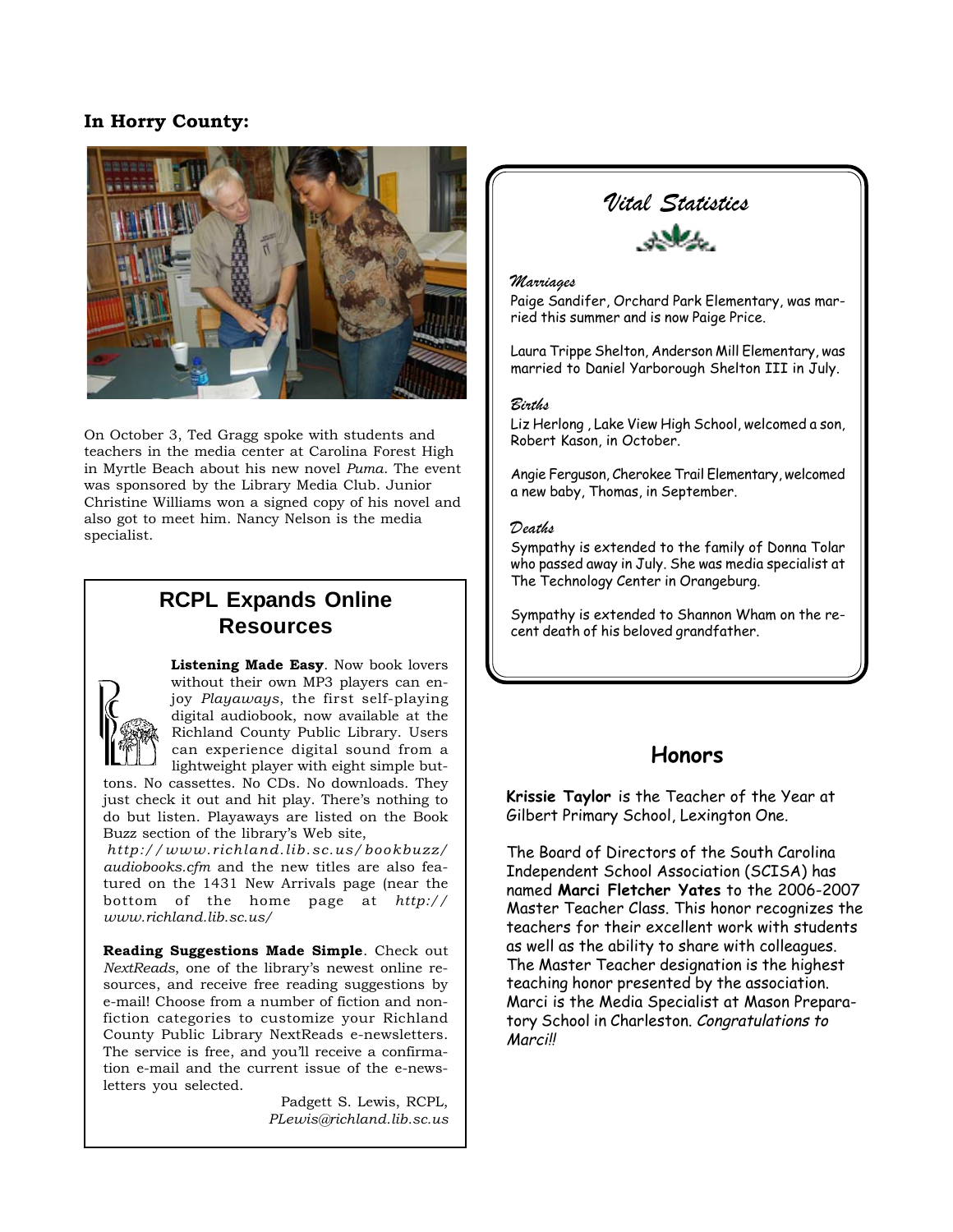# **Media Center: It's Not Just for the Children**

Roberta Dwelley, Sanders-Clyde Elementary, *Roberta\_Dwelley@charleston.k12.sc.us*

 Remember your first day in "your own" media center? The excitement you felt and at the same time the bit of nerves? You had visions of how the teachers would stop by to chat as well as check out books. Unfortunately, the truth is that often the media specialist remains isolated all day long, seeing teachers only as they drop off students.

 Sometimes the media specialist eats lunch in her room, "just in case someone needs something." Of course, there are times when it is the only moment of the day when she can do a bit of catch up. Although it is admirable to be available in the media center, there needs to be a word of caution as well. To really know what is going on in your school, you must get out of that safety area and meet people. How do you do that with the fixed schedule you may have? Do you know all your teachers? Have you made the effort to visit their classrooms, asked to sit in briefly during a planning time so you know what each grade level is working on? Certainly when many of us have fixed schedules it is difficult to find the time to talk with other staff members. But the benefits far outweigh the extra effort it takes.

Here are some suggestions that have worked for me and that I have gathered from other media specialists. Take a walk through the building, this allows you time to greet both students and teachers. You have the opportunity to view classroom bulletin boards and can pull ideas for interweaving your program with the class work.

If you have the space, try a coffee pot for the teachers. You would be amazed how they enjoy something that simple. During staff meetings keep your ears open for additional ideas. Communicate. Keep teachers attuned to what's new in the media center by short emails. Many teachers will read a quick email over a hard copy newsletter. Try eating lunch with one grade level (be sure you don't have a headache prior to this, lunchrooms can be noisy!) If the lunchroom isn't your style, try inviting a few students to eat lunch with you. Ask them what they are doing in class. When you leave the media center, have a small wipe-off board or clipboard so teachers/students can leave you a request or even their name and the barcode number of a book so it can be checked out.

It is helpful to seek other media specialists' ideas and expertise. Something that worked wonderfully for several of us in Charleston was a suggested monthly gettogether. Monthly meetings were a bit difficult with all our commitments so we tended to meet every six weeks. We shared successes, concerns and also shared our professional magazines (Who can afford subscriptions to all the magazines!) We held our meetings in different schools each time so each meeting enabled us to see different library floor plans, bulletin boards, as well as just talk. Joining SCASL Listserv gives you the support of a wide group and you can post your questions as well.

As the saying goes, "reach out and touch someone" "one is the loneliest number".



The new school year is now in full swing and Christmas break will be here before you know it!! The DISCUS staff welcomes the opportunity to assist you in promoting the use of DISCUS resources to your school's students, parents and teachers throughout the year. The following are DISCUS updates:

 $\cdot$  The new username and password have been implemented for the new academic year. Please check with your district's Primary DISCUS Contact if you have not yet received this information. Remember – the username and password will NOT change in January. They are valid for an entire academic year!

 Our fall training schedule is now available on the DISCUS Web site. Our courses are designed to fulfill the South Carolina Department of Education's Renewal Credit Plan guidelines for educator recertification. Classes are free, but registration is required. To view classes or register online, go to the "Training" page on our Web site.

 $\bm{\hat{y}}$  Media specialists and teachers often ask about Lexile reading level scores. This summer Grolier Online added Lexiles to its encyclopedia articles. Now SIRS Knowledge Source, SIRS Discoverer and Grolier Online are searchable by Lexile reading level score.

 We have created two new PowerPoint presentations to assist you. Feel free to download these presentations to show at your school — DISCUS: An Overview and DISCUS Is For Kids, Too!

 We wish to thank all 2006 EdTech Conference attendees who stopped by the State Library exhibit booth and provided feedback about the DISCUS Program. We received many positive comments and suggestions. Our door prize winners were: Charles Renner – Media Technologist – Sumter School District 17 and Betsey Matheny – Computer Facilitator – Concord Elementary School

Stay tuned for a "new look" to our DISCUS Web site to be unveiled early in the New Year. More about that later!!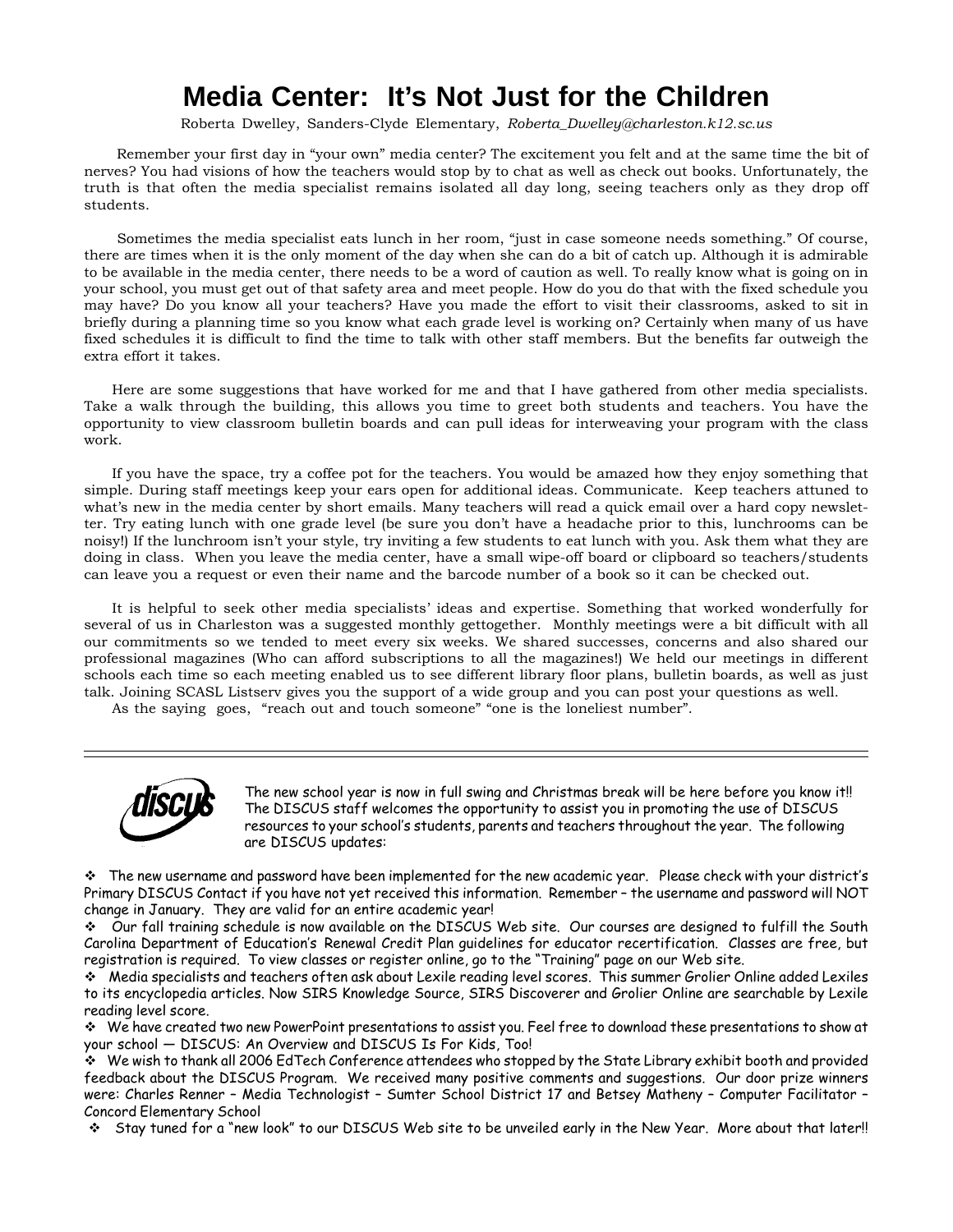# **THE LIBRARY MEDIA CENTER HAS THE ANSWERS**

## **Adding Up Resources for Science and Math**

Peggy Harrison, Brewer Middle School, *harrisonp@mail.gwd50.k12.sc.us*

Right where science and mathematics intersect, at that point called a question mark, is an excellent place to start offering resources for science and math teachers. Invite your science teachers to investigate and your math teachers to pose problems built around research in the library media center.

**Convince your science teachers to collaborate on data collection.** Before students can use data, they must first extract data. While science investigations are largely hands-on, a very important part of constructing an experiment is researching what is already known surrounding the question posed. In fact, formulating a good hypothesis rests upon choosing and using data extracted from research.

Enter the library media specialist. No science fair should proceed without you. Not only does your library media center offer print, non-print, and electronic resources galore for inquiring young minds to access what other inquiring minds, young or not, have already ascertained, but your expertise to guide their perusing, choosing, using, and musing is also readily available.

Science projects offer a really appropriate opportunity to point out the importance of copyright in regard to print and non-print materials and to evaluate web sites in regard to accuracy and authority. Here's your chance to integrate technology by teaming with the science teacher to introduce students to various formats for presenting their data using graphing, charts, visuals, and so forth.

**Convince your students that science is currently an intriguing read.** Riding the coattails of popular crime investigation series on television, books tailored for various age ranges and grade levels feed the frenzy for forensics. Order them, display them, and watch students who have been interested in nothing else you have to offer hurrying to grab them up and check them out.

Design bulletin boards that highlight your science collection. When I ordered a series on individual elements at the request of an eighth grade science teacher, I knew I had to market them to the students. A bulletin board displaying the periodic table and proclaiming, "The LMC is elemental," drew their attention to the new titles, and those books saw more use than just the research envisioned by the teacher who made the request.

Picture books bring science concepts alive for younger students, and science fiction can lead to curiosity concerning science fact for middle school and high school students. One of my all-time favorite collaborative projects involved relating a question a Greek myth was trying to answer (the seasons/Persephone) with scientific knowledge.

**Connect your mathematics teachers to real world problems.** Your students may not care how much Tom paid for each apple when he bought six from Jim for \$3.60, but how much money they might need to buy supplies for a week's worth of lunches at the local gro-

cery store might be of more interest. Gather up the newspaper grocery ads, and invite the math classes to make their shopping lists.

Students can also gather data on the cost of apples (or oranges, for that matter) in various places around the world and solve problems about the cost of food commodities in relationship to average wages in those locales. Collaborate with your math teachers to construct problems requiring that students extract the data needed to perform the computations to answer a question. Activities of this type can be tailored for specific standards and grade levels.

The Dewey system can keep decimal numbers in their proper order and reinforce an important math concept besides. That's obvious. But your shelves offer many other possibilities for young mathematicians to measure up. For example, students can measure randomly selected books and then estimate how many books a shelf can hold after determining the average length of one of your shelves. Suggest that your math teachers explore other real world applications for problem solving in the real world of your LMC.

**Connect your students to good math reads.** The question "Have you read any good math lately?" usually is heard in an elementary context, as there are picture book titles that are already considered classics for the younger students. However, there are titles that offer math themes that work well with middle school students. *Sticks*, by Joan Bauer, connects geometry with playing a keen game of pool. High school students may enjoy pondering the puzzles, stories, and games in titles such as *Another Fine Math You've Got Me Into…*, by Ian Stewart.

Finding good math reads takes some searching, but once you've tracked some titles down and have them in hand, introduce them to your math classes. Reading and math add up to learning in all grades.

**Science + Math + the LMC = ?** Science and math are all about questioning and solving queries. The library media center is all about providing resources to find answers. The sum of these two statements is sure to equal student success.

#### *And now a postscript:*

*The Media Center Messenger is always ready to share some good ideas. Write up brief descriptions of the programs and activities that involve math and science in your LMC and submit them for publication. Sharing is one of the strengths of our profession.*